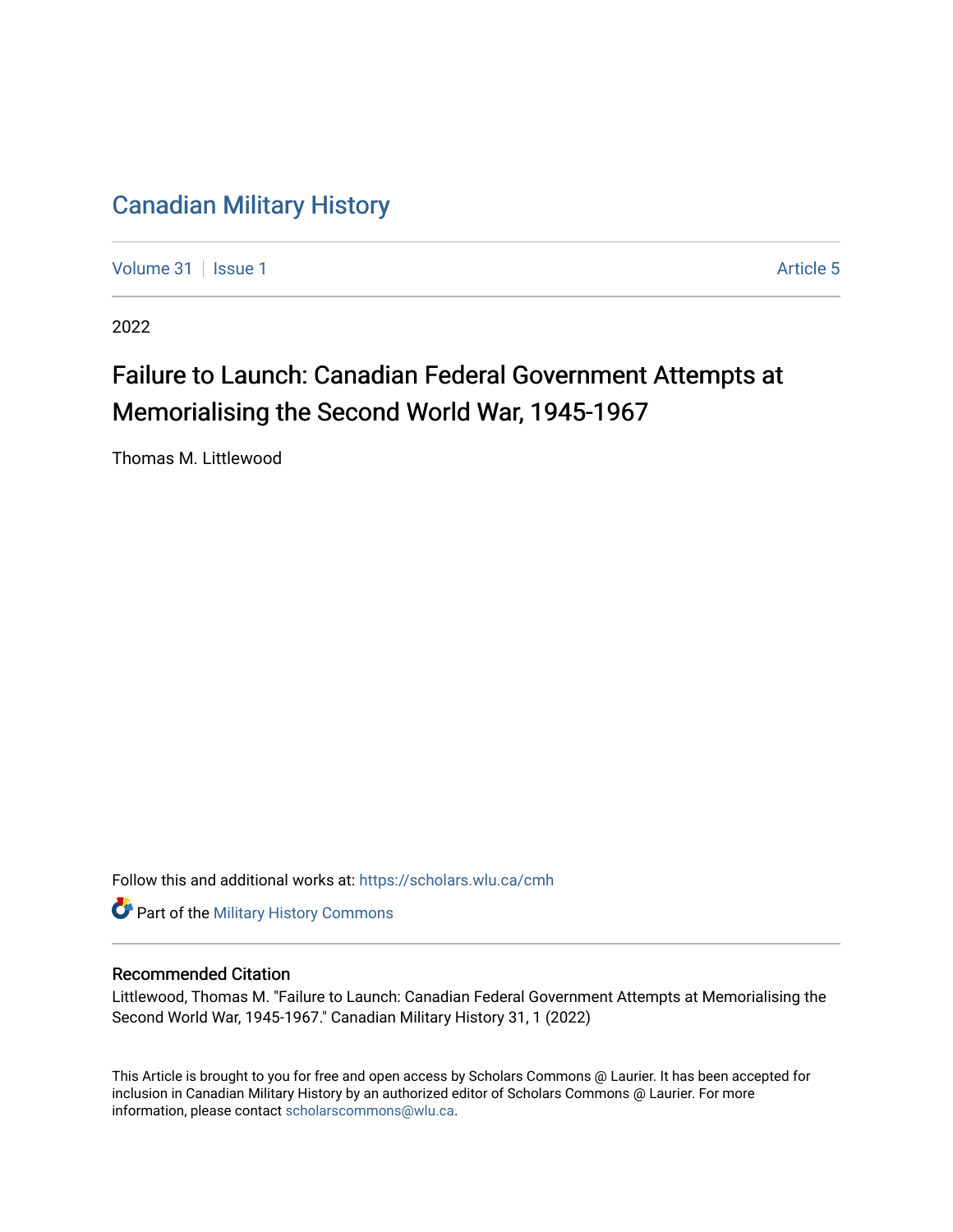## Canadian Federal Government Attempts at Memorialising the Second World War, 1945-1967

## THOMAS M. LITTLEWOOD

*Abstract: Between the end of the Second World War and the mid-1960s, the Canadian federal government made several attempts to commemorate and memorialise those who died during the war. Despite strong government support and advocacy from the Royal Canadian Legion, the Canadian population did not believe that building a new memorial was a wise expenditure of taxpayer money. This article uses newspaper records, The Legionary and government documents to examine how successive federal governments tried and failed to commemorate and memorialise the Second World War with a national war memorial. This article also problematises the current understanding of how the Second World has been remembered in Canada. The current historiographical understanding of Canadian Second World War memory suggests that the country has done a poor job commemorating the dead of that war. However, the lack of traditional memorials and monuments does not necessarily indicate that the Second World War has gone unremembered, but that conceptualisations of memory need to be expanded to take stock of the commemorative landscape.*

 $\mathbf{O}^{\text{\tiny{N}}}$ 22 AUGUST 1945, urban planner Jacques Gréber received a telegram from Alphonse Fournier, the Minister of Public Works in William Lyon Mackenzie King's government, asking Gréber to redesign the city of Ottawa. The telegram read, in part:

IN LIEU OF ANY OTHER MEMORIAL OF THE WAR JUST ENDED THE GOVERNMENT HAS APPROVED FURTHER

© *Canadian Military History* 2022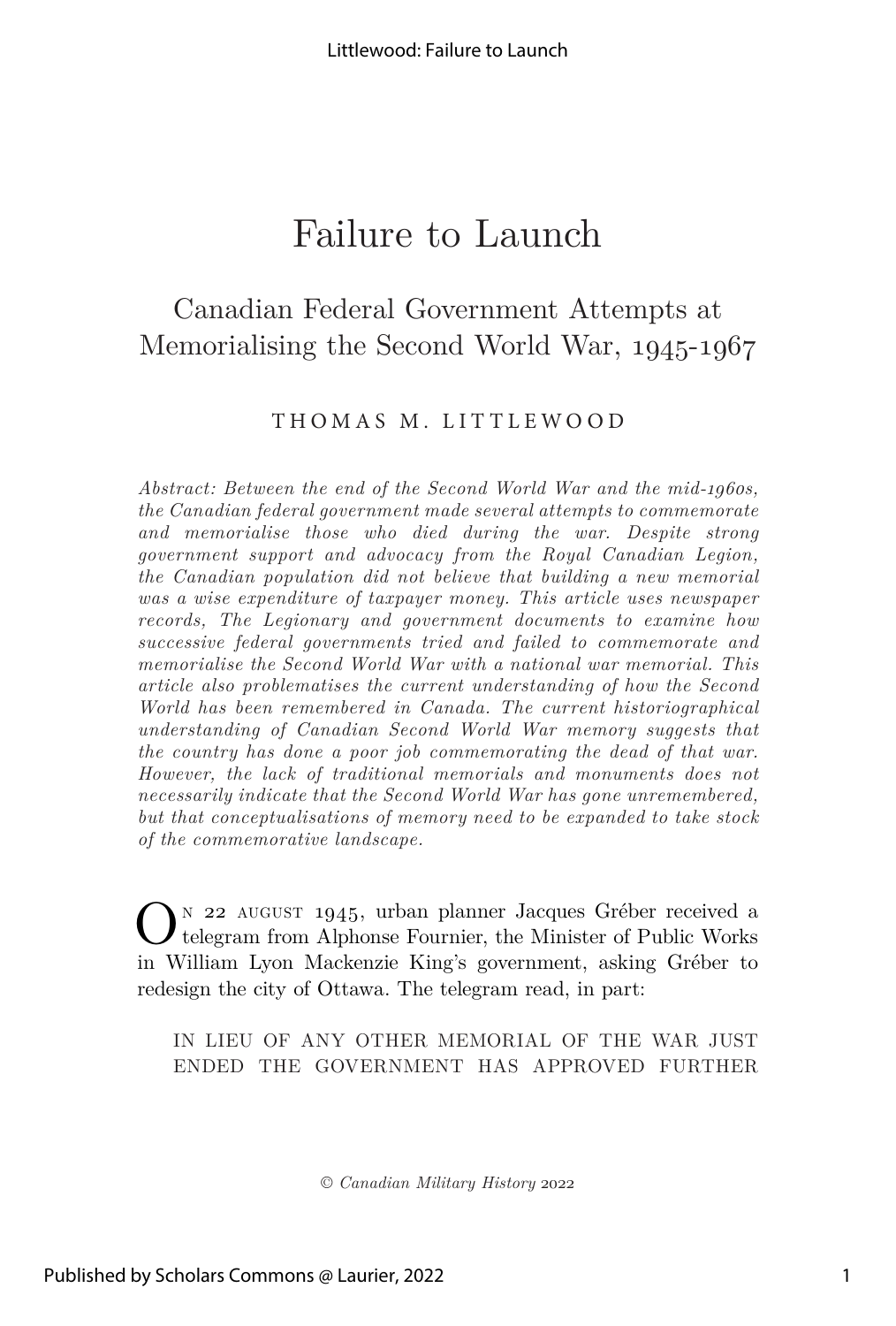## DEVELOPMENT OF CANADA'S NATIONAL CAPITAL AND ITS ENVIRONMENT ON BOTH SIDES OF THE OTTAWA RIVER1

The intent behind the urban plan was explicit: King wanted Canada's capital to be transformed into a memorial to the Second World War. Gréber set to work and was given a wide mandate, a large budget and significant personnel resources to draft a plan for the future of the capital region. Published in 1950, Gréber's plan was a comprehensive redesign of the national capital region which sought to improve public transportation, greenspace and traffic problems. He wanted Canada's capital to rival international capitals like Washington D.C., London and Paris.<sup>2</sup>

To make the connection between the plan's memorial purpose and commemoration of Canada's role in the Second World War, Gréber suggested a Vimy-like memorial on the Gatineau Hills overlooking Parliament. King loved the idea and wanted Gréber to get started on the memorial before the report was even published.3 However, the memorial never broke ground, despite many of Gréber's urban development proposals (such as greenspace, transit and roadways) being implemented.4 The Gatineau Hills memorial was but one of several memorial proposals in the 1950s and 1960s that never materialised. Each one of these proposed memorialisations shows that Canadian governments, both Liberal and Conservative, considered commemorating the Second World War an important way by which they could frame and solidify Canadian postwar identity. While governments supported these memorials, the public, generally, did not, which meant that no traditional Second World War memorial was ever built. However, attempts by different federal governments to memorialise the Second World War were a means to promote national identity in a time that was crucial to Canadian nation building. Canadians did remember the Second World War, but commemoration manifested in a more abstract way. Newspaper articles, documents

<sup>1</sup> Jacques Gréber, *Plan for the National Capital General Report* (Ottawa: National Capital Planning Service, 1950), 1.

<sup>2</sup> David Gordon, "Weaving a Modern Plan for Canada's Capital: Jacques Gréber and the 1950 Plan for the National Capital Region," *Urban History Review* 29, 2 (March 2001): 45.

<sup>3</sup> William Lyon Mackenzie King Diaries [WLMK Diaries], 19 March 1948, 3-4, Library and Archives Canada [LAC].

<sup>4</sup> Gréber, *Plan for the National Capital General Report*.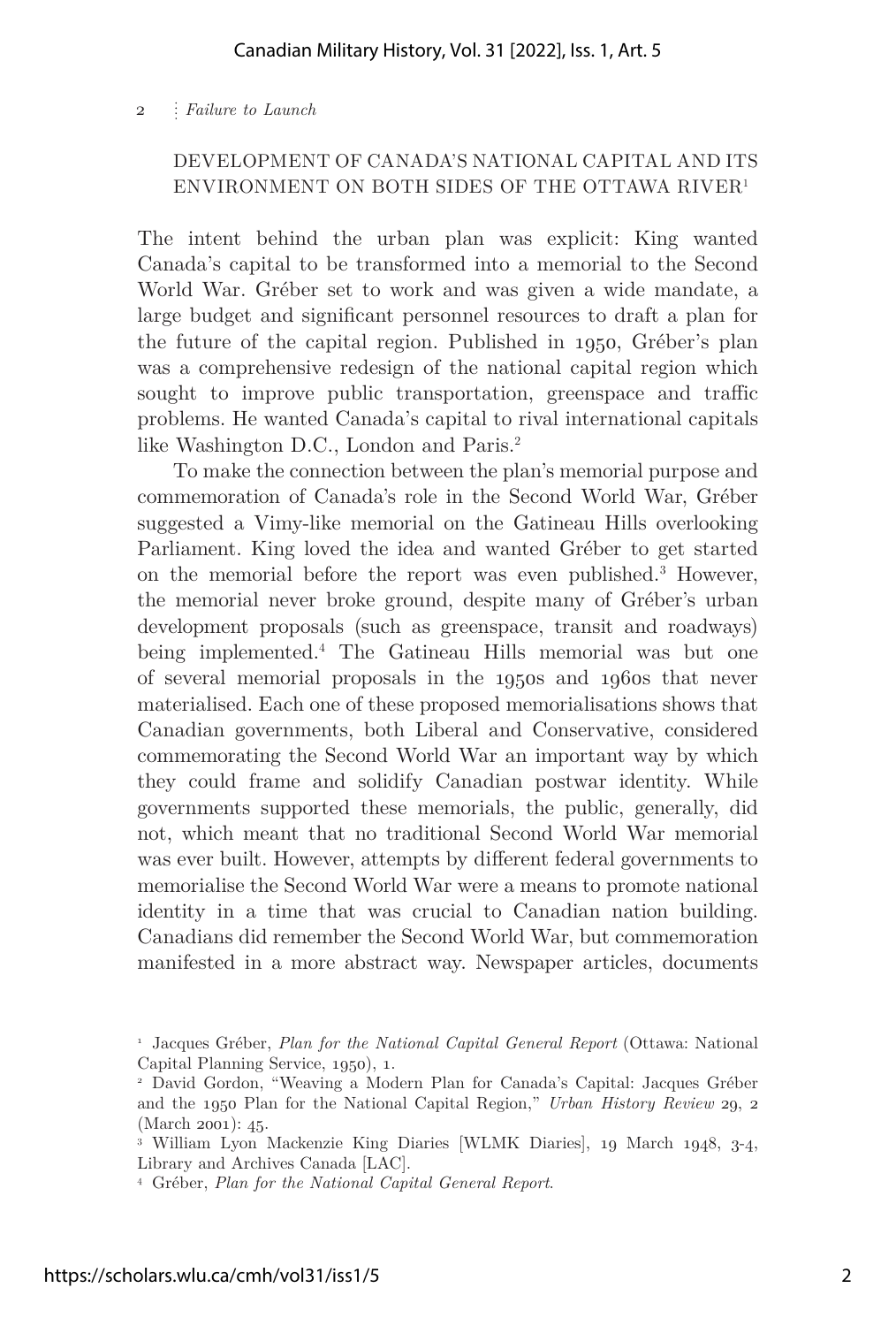#### LITTLEWOOD  $\frac{1}{3}$

from the Royal Canadian Legion and letters to political officials all suggest that Canadians remembered the Second World War through the lens of the First and that the absence of a standalone memorial did not indicate a lack of commemoration of the past.

Much of the historiographical understanding of commemoration of warfare is concentrated on the First World War. Initiated in 1975 by Paul Fussell's book *The Great War and Modern Memory*, the historiography of First World War memory focuses on the war's relationship to modernity. In the Canadian context, the debate about the legacy of the First World War has focused on whether Canada emerged out of the war as a 'new,' united country. Jonathan F. Vance shows that Canadian communities chose to memorialise the war in a chiefly local fashion, using victorious and triumphant imagery and statuary which breathed life into the country and gave "birth to a national consciousness that would carry the country to the heights of achievement."5 First World War memorials portrayed the nationalist myth of heroic sacrifice, often symbolised in depictions of crucifixion motifs and crosses of sacrifice.<sup>6</sup> The nationalist myth has been questioned by historians such as Denise Thomson, Alan Gordon and Ian McKay and Jamie Swift, who all argue that there is much more room for nuance in the discussion of nationalist commemoration.7

Though commemoration of the Second World War is far less wellunderstood, a review of what literature exists shows that the themes that dominate the discussions of the memory of the First World War

<sup>5</sup> Jonathan F. Vance, *Death So Noble: Memory, Meaning, and the First World War* (Vancouver: University of British Colombia Press, 1997), 11. See also Paul Fussell, *The Great War and Modern Memory* (New York: Oxford University Press, 1975); and Modris Eksteins, *Rites of Spring: The Great War and the Birth of the Modern Age* (Boston: Houghton Mifflin Company, 1989).

<sup>6</sup> Alan R. Young, "'We Throw the Torch': Canadian Memorials of the Great War and the Mythology of Heroic Sacrifice," *Journal of Canadian Studies* 24, 4 (Winter 1989): 18.

<sup>7</sup> Denise Thomson, "National Sorrow, National Pride: Commemoration of War in Canada, 1918-1945," *Journal of Canadian Studies* 30, 4 (Winter 1995-96): 5; Alan Gordon, "Lest We Forget: Two Solitudes in War and Memory," in *Canadas of the Mind: The Making and Unmaking of Canadian Nationalisms in the Twentieth Century*, ed. Norman Hillmer and Adam Chapnick (Montreal & Kingston: McGill-Queen's University Press, 2007), 159–73; and Ian McKay and Jamie Swift, *The Vimy Trap: Or, How We Learned to Stop Worrying and Love the Great War* (Toronto: Between the Lines, 2017).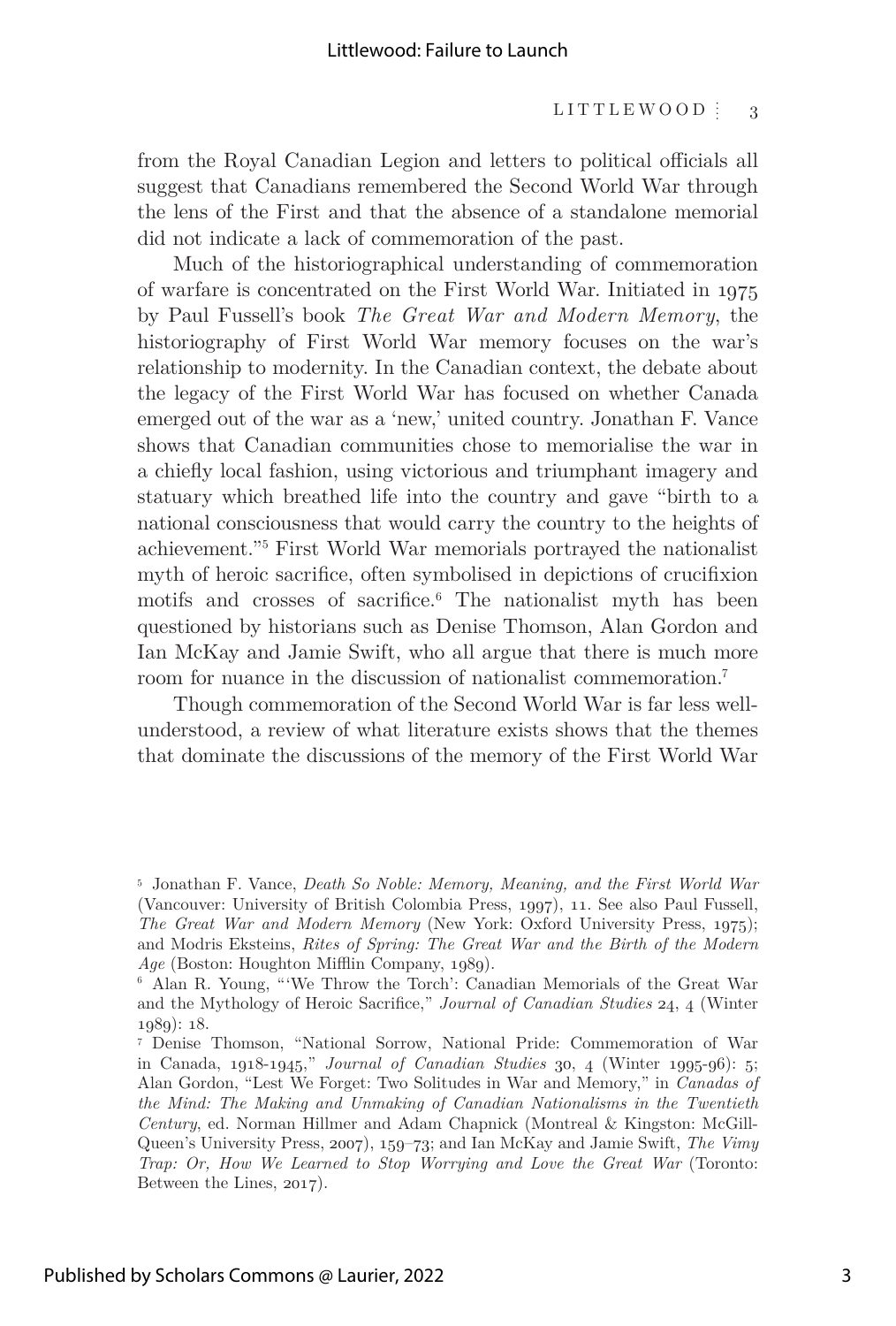were not present after 1945.<sup>8</sup> For example, by the end of the Second World War there could be no doubt that Canada had been thrust into the modern world. One aspect of the historiography of war commemoration, however, does remain constant: national identities, contexts, literatures and experiences of war were crucial to how Canadians remembered past conflicts. Politicians and the political elite used wars to promote national ideals and unifying principles and those ideals and principles shaped the practice of commemoration. Furthermore, national contexts shaped the nature of the scholarship in each nation.

In 2020, noted Canadian historian Tim Cook published *The Fight for History* in which he recounts some of the various ways Canadians have and have not remembered the Second World War. It is the only book-length consideration of Second World War commemoration in Canada. His chief argument is that, though Canadians made a significant contribution to the Allied victory in the Second World War, the "war faded rapidly from social memory" after the conflict's end.9 No war memorial to the Second World War was ever built, few major films or television series were created and stories of the First World War dominated the narratives of Canada's wartime experience. Critical to Cook's argument is that the general public did not know what its fellow Canadians did during the war, despite a tenth of the country's population having served in uniform during between  $1939$  and  $1945$ .<sup>10</sup> This article suggests that it is

<sup>8</sup> Tim Cook, *The Fight for History: 75 Years of Forgetting, Remembering, and Remaking Canada's Second World War* (Toronto: Allen Lane, 2020); Malcolm Ferguson, "Canada's Response: The Making and Remaking of the National War Memorial" (MA Thesis, Carleton University, 2012); Alan Gordon, "Lest We Forget: Two Solitudes in War and Memory," in *Canadas of the Mind: The Making and Unmaking of Canadian Nationalisms in the Twentieth Century*, ed. Norman Hillmer and Adam Chapnick (Montreal & Kingston: McGill-Queen's University Press, 2007), 159–73; Keir Reeves et al., eds., *Battlefield Events: Landscape, Commemoration and Heritage* (Oxford: Routledge, 2016); Matt Symes, "The Personality of Memory: The Process of Informal Commemoration in Normandy," in *Canada and the Second World War: Essays in Honour of Terry Copp*, ed. Geoffrey Hayes, Michael Bechthold and Matt Symes (Waterloo: Wilfrid Laurier University Press, 2012), 443–60; Jonathan F. Vance, "An Open Door to a Better Future: The Memory of Canada's Second World War," in *Canada and the Second World War: Essays in Honour of Terry Copp*, ed. Geoffrey Hayes, Mike Bechthold and Matt Symes (Waterloo: Wilfrid Laurier University Press, 2012), 461–79.

<sup>9</sup> Cook, *The Fight for History,* 10.

<sup>10</sup> Cook, *The Fight for History,* 3-4.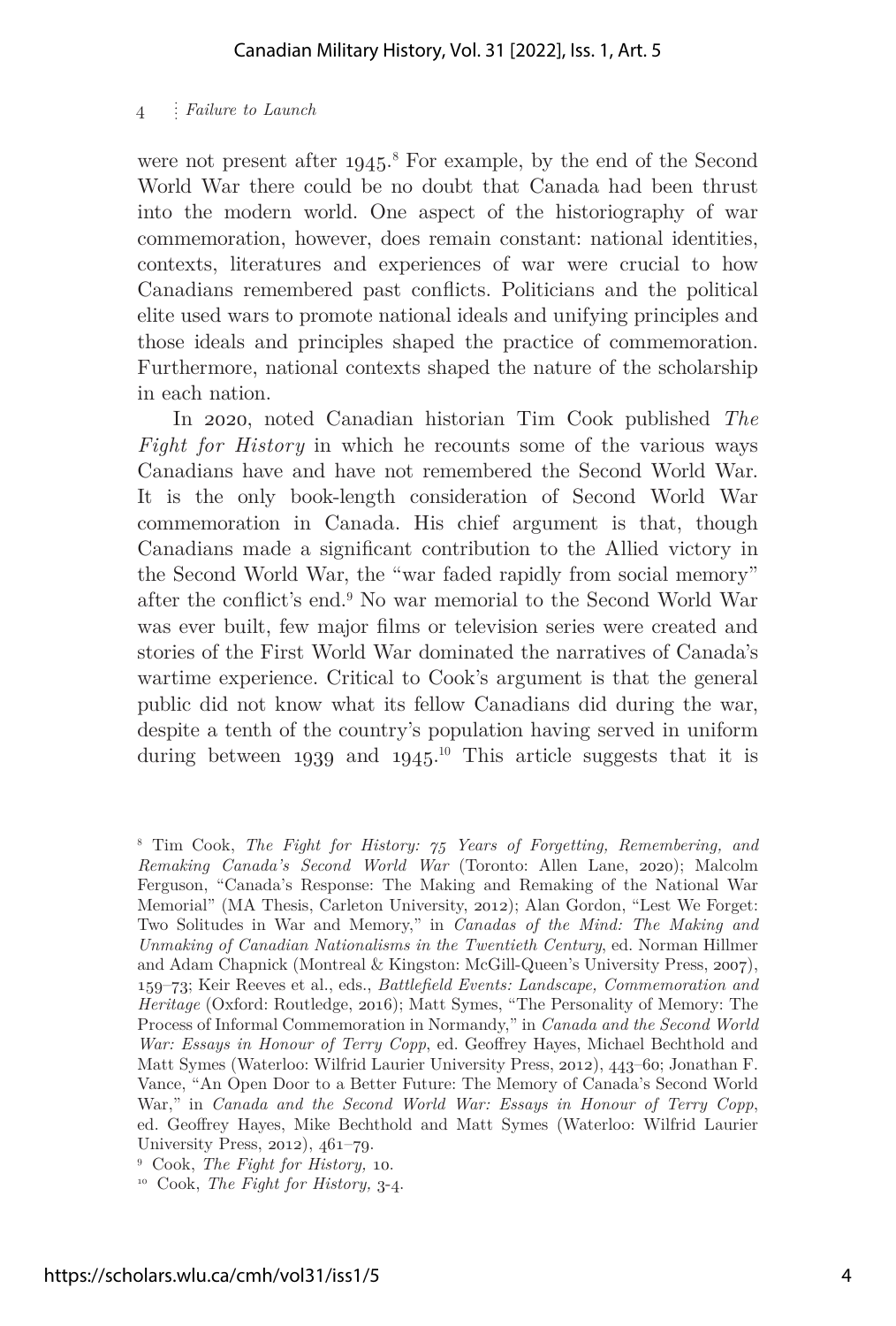unnecessary to know exactly what happened during a war to be able to commemorate it. Regardless if one knew the details or even the broad strokes of what happened during the Second World War, standing in silence at cenotaph ceremonies and keeping the memories of those who died during the war was commemoration. While there was no national war memorial to the Second World War, the conflict featured prominently in postwar Remembrance Day ceremonies and it is clear that Canadians did remember service members' efforts and sacrifices over the four and a half years of the war. For example, battles of the Second World War were prominent in newspaper coverage of Remembrance Day ceremonies across the country in the years following the war.<sup>11</sup>

Cook argues that postwar Canadians did not know about the country's war efforts and what Canadian service members did overseas. He suggests that the general Canadian population had a better understanding of what happened during the First World War. Indeed, Vimy was commemorated in the interwar period as Canada's birthplace.12 Cook also notes that Canadians' understanding of that conflict was, and continues to be, warped by romantic notions of nationhood, independence and unity.13 Myths are not reflective of a lack of memory and indeed all collective memory is mythologised to a degree. This is the very nature of memory and is what distinguishes commemoration from history.

History and memory are in many cases diametrically opposed. For Pierre Nora, the foremost theorist of history and memory, memory is magical in that it only includes those facts which suit it. Memory is created by those communities that develop and shape it, not by the societies it purports to remember. It "installs remembrance within the sacred" and takes root in particular spaces, rituals and objects.<sup>14</sup> What this rather ethereal definition does not touch on is that commemoration and memory are not analogous. Commemoration, particularly in the

<sup>11 &</sup>quot;Veterans of Two Wars Being Honored on Remembrance Day," *Ottawa Journal*, 11 October 1945; "Veterans of Two Wars Pay Tribute to Fallen," *Vancouver Daily Province*, 13 November 1945; "Former Chaplain Asks Renewed Fight on Evils," *Calgary Herald*, 12 November 1946; and "The Dutch Do Not Forget," *Ottawa Citizen,* 12 November 1947.

<sup>12</sup> Cook, *Fighting for History*, 422-23.

<sup>13</sup> Tim Cook, *Vimy: The Battle and the Legend* (Toronto: Allen Lane, 2017), 218-48. 14 Pierre Nora, "Between Memory and History: Les Lieux de Mémoire," trans. Marc Roudebush, *Representations* 26 (Spring 1989): 8-9.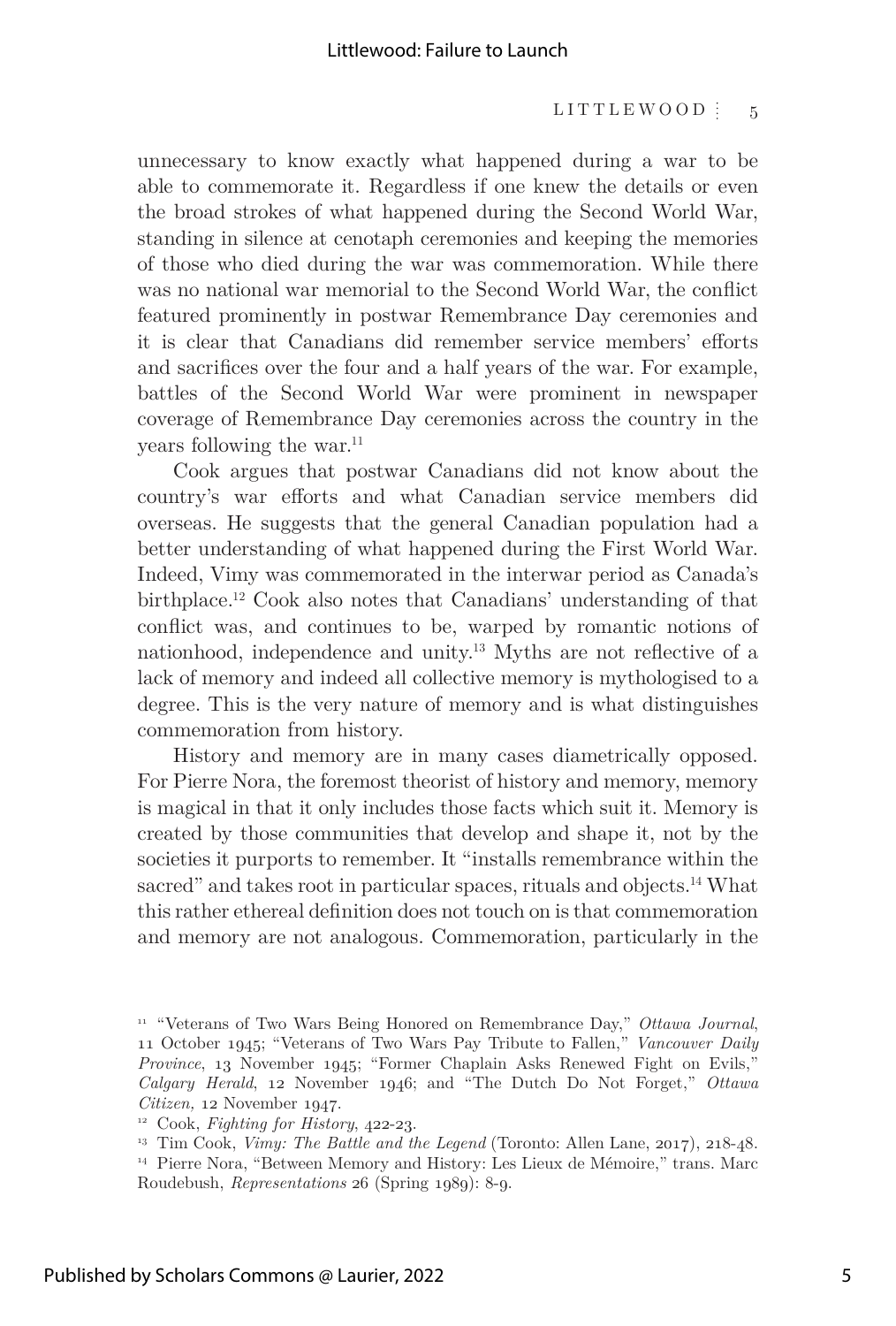case of war, encompasses the formal and informal acts of joining with fellow citizens to pay public tribute to the activities and sacrifices of service members. Often commemoration takes place in the rites and rituals of Remembrance Day, but commemoration can also be the socio-cultural notion of grouping together to bear in mind preceding generations. Often, these rites and rituals take place at memorials or monuments and those objects are part of commemoration, but they are just part and not the whole. Commemoration is a societal activity, whereas memorialisation is a physical construction project. Neither commemoration (gathering) or memorialisation (built structures) inherently require memory. Postwar Canadians did not oppose public memory or even commemoration, they opposed the (perceived) superfluous building of monuments and memorials.

From the end of the Second World War, the Canadian government prioritised overseas commemoration of the conflict over domestic commemorations of specific battles. Canadian diplomats and dignitaries were invited to these ceremonies and attended with great honour. The first overseas ceremony attended by Canadian officials was a 1946 ceremony in the Netherlands. Considering the special relationship developed between the Dutch people and Canadian soldiers during the Second World War, this is perhaps no surprise.<sup>15</sup>

Each Dutch region and town wanted the opportunity to commemorate the Canadian soldiers who liberated their area. As such, there were several ceremonies each year in the first few years after the war. The duplicative ceremonies suggest that while ceremonies were planned by Dutch government and military officials, there was a lack of central coordination. The first of these ceremonies was on 15 April 1946 in Leeuwarden, near the northern coast. Canada's Minister in the Netherlands, Pierre Dupuy, was the guest of honour at the Leeuwarden ceremony, which was an all-day event including a luncheon, factory visits, a reception and a lecture given by Dupuy about the relationship between Canada and the Netherlands. After the ceremony, Dupuy reported to the Secretary of State for External Affairs that "judging by the enthusiasm shown by the population…

<sup>15</sup> Cook, *Fighting for History*, 206-10; letter from Charles Foulkes to the Under-Secretary of State for External Affairs, 4 April 1946, RG25 G-2, file 8769-40, LAC; and Andrew Horrall, "An 'Eternal Memorial for Canadian Heroes': The Dutch Town of Putte Commemorates the Essex Scottish Regiment," *Canadian Military History* 20, 3 (Summer 2011): 3–18.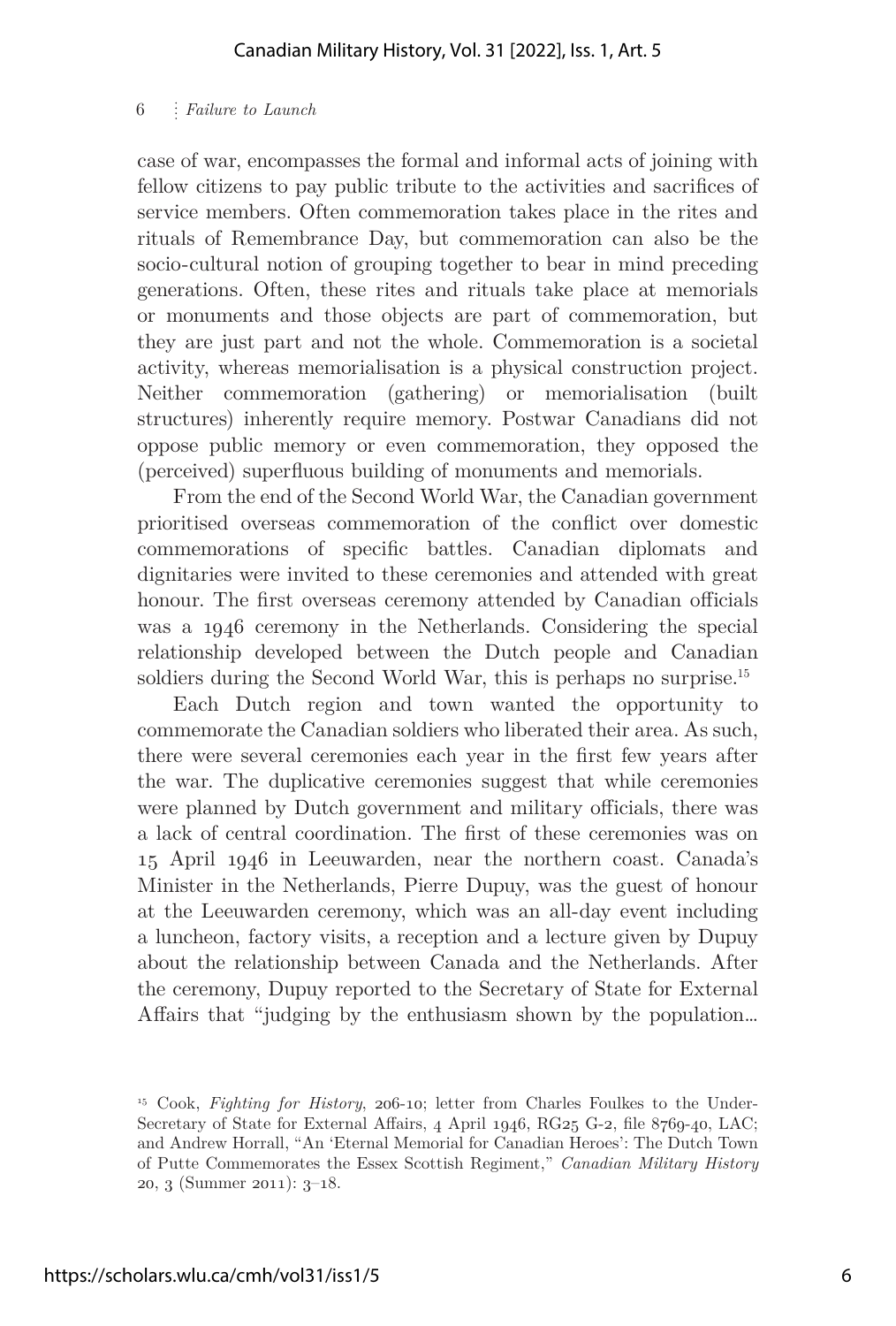the presence of Canadian uniforms and a Canadian representative was greatly appreciated. This is only the beginning of a long series of similar occasions, as each town liberated by the Canadians is anxious to have its turn to celebrate."16 However, 5 May, the day on which Canadian soldiers broke into the Netherlands, soon emerged as the obvious date of commemoration for overseas ceremonies, $17$ overshadowing both 6 June (D-Day) and 19 August (Dieppe).

The first official ceremony—organised by the Dutch government was on 5 May 1946 at the Canadian Military Cemetery at Bergen op Zoom, chosen because of the high number of Canadian soldiers buried in that cemetery.18 Dupuy painted a picture of the ceremony as taking place on sacred soil to commemorate the "most significant date in Canadian military history."19 The ceremony was attended by ambassadors and representatives from Belgium, China, France, the UK, the US, Brazil, Denmark, Greece, Luxembourg, Mexico, Norway, Poland, Australia and Portugal. Children of the local community had decorated each grave with flowers prior to the service and several thousand people were present.<sup>20</sup>

The ceremony, its organisation, its content, the dignitaries and, perhaps most significantly, the children present at the service suggest that the Dutch considered Canada's contribution to the liberation of the Netherlands to be important, not only to the expulsion of the Nazis but to the Netherlands' very survival. By broadcasting the ceremony on the radio, organisers made it available for all Canadians to listen and pay tribute to what their fellow Canadians did during the war.<sup>21</sup> Archival records from the Ministry of External Affairs indicate that the Canadian government followed the lead of its European counterparts and commemorated the Liberation of the Netherlands instead of the Dieppe Raid or the Normandy

<sup>&</sup>lt;sup>16</sup> Letter from Pierre Dupuy to the Secretary of State for External Affairs, 18 April 1946, RG25 G-2, file 8769-40, LAC.

<sup>&</sup>lt;sup>17</sup> Letter from Pierre Dupuy to N. A. Robertson, 15 March 1946, RG25 G-2, file 8769-40, LAC.

<sup>18 &</sup>quot;Bergen-Op-Zoom Canadian Cemetery," Commonwealth War Graves Commission, accessed 11 February 2021, https://www.cwgc.org/visit-us/find-cemeteriesmemorials/cemetery-details/2061700/BERGEN-OP-ZOOM%20CANADIAN%20 WAR%20CEMETERY/.

<sup>19</sup> Speech by Pierre Dupuy, 5 May 1946, RG25 G-2, file 8769-40, LAC.

<sup>20</sup> Dispatch No. 251 from Pierre Dupuy to William Lyon Mackenzie King, 6 May 1946, RG25 G-2, file 8769-40, LAC.

<sup>&</sup>lt;sup>21</sup> Speech by Pierre Dupuy, 5 May 1946, RG25 G-2, file 8769-40, LAC.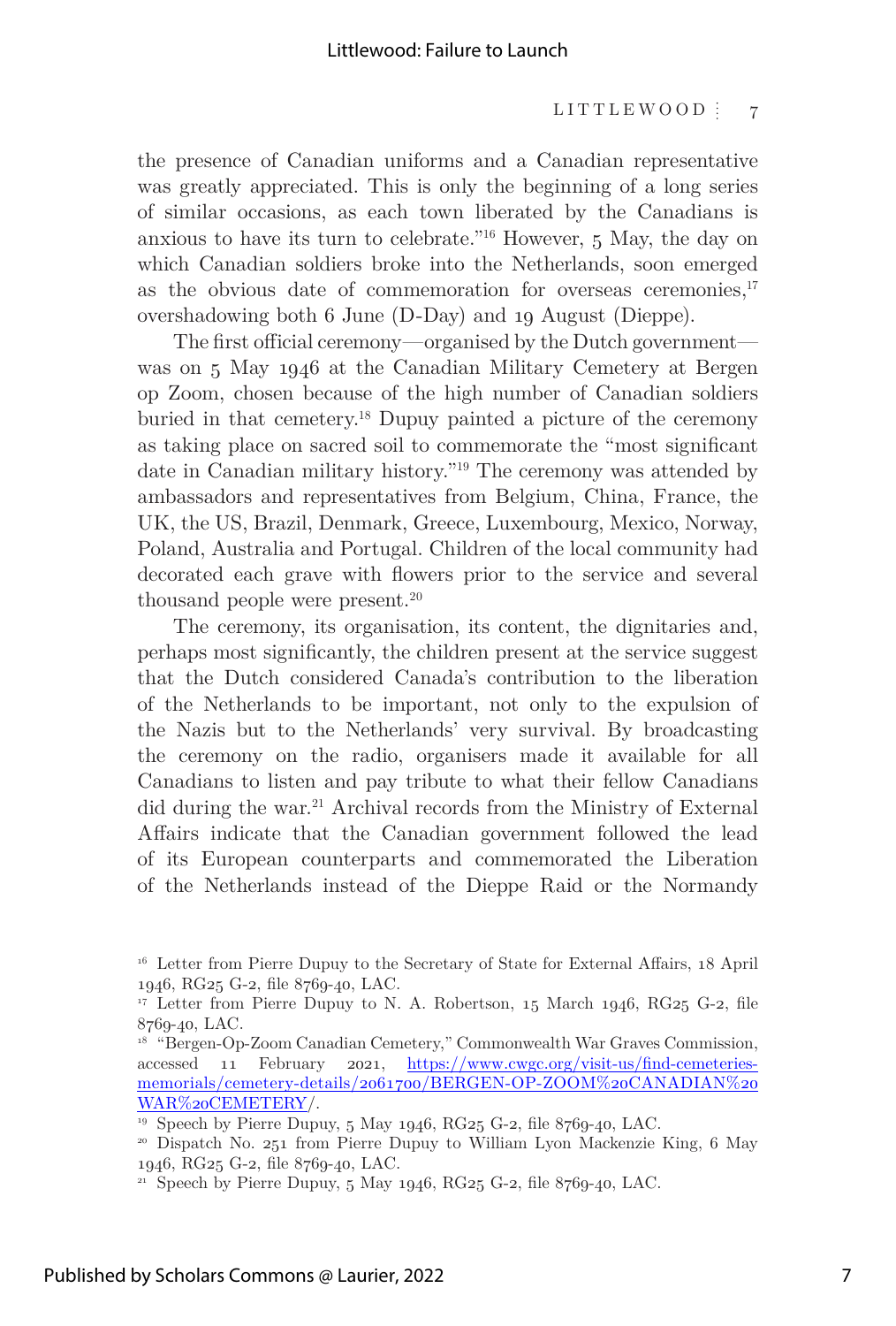Landings as Canada's premier commemoration and date of memory for the Second World War.<sup>22</sup> The radio broadcasts further solidified the Liberation of the Netherlands on the Canadian commemorative calendar. The commemoration of the Liberation of the Netherlands as a purely Canadian action is one early example of Canadians' emerging nationalistic memory of the Second World War. In many ways, it is logical that the Canadian government chose to prioritise the Liberation of the Netherlands. The other engagements that might seem like more natural commemorations—the Dieppe Raid and D-Day—have a more complicated historical narrative that made them more difficult to remember in a nationalistic or patriotic way.

Future prime minister John Diefenbaker (at this time an opposition MP from Saskatchewan) took an early lead spearheading the memorialisation of the Second World War at home. In 1955, he made a series of statements which pressured the government to move forward on a memorial to the dead of the Second World War. Diefenbaker saw the National War Memorial at Confederation Square as a memorial to the First World War and did not want its purpose usurped by the Second World War. Diefenbaker was not alone in his estimation of the National War Memorial; many commentators, politicians and public figures noted that the memorial's imagery and symbolism were very much reflective of the First World War and adding another conflict to that would be incongruous. Furthermore, the Book of Remembrance for the Second World War was nearing completion and Diefenbaker was concerned that there would be nowhere appropriate to house the new book.<sup>23</sup> The Memorial Chamber in the Peace Tower in Parliament's Centre Block—which housed the Book of Remembrance for the First World War—was dedicated specifically to the memory of the First World War. Therefore, Diefenbaker considered it an inappropriate location for Second World War commemoration.<sup>24</sup>

In response, the government built the Veterans Memorial Buildings on Wellington Street in Ottawa in 1956. Chiefly meant as a government office building, the Veterans Memorial Buildings were

<sup>&</sup>lt;sup>22</sup> Letter from Pierre Dupuy to WLMK,  $6$  May 1946, RG25 G-2, file  $8769-40$ , LAC. 23 A Book of Remembrance is a heavily stylised book containing the names of all who died in war. One was made after the First World War and similar books have been created for subsequent wars. They are designed for public display.

<sup>24</sup> Frank Swanson, "Urging War Memorial to Dead of All Wars," *Ottawa Citizen*, 31 May 1955.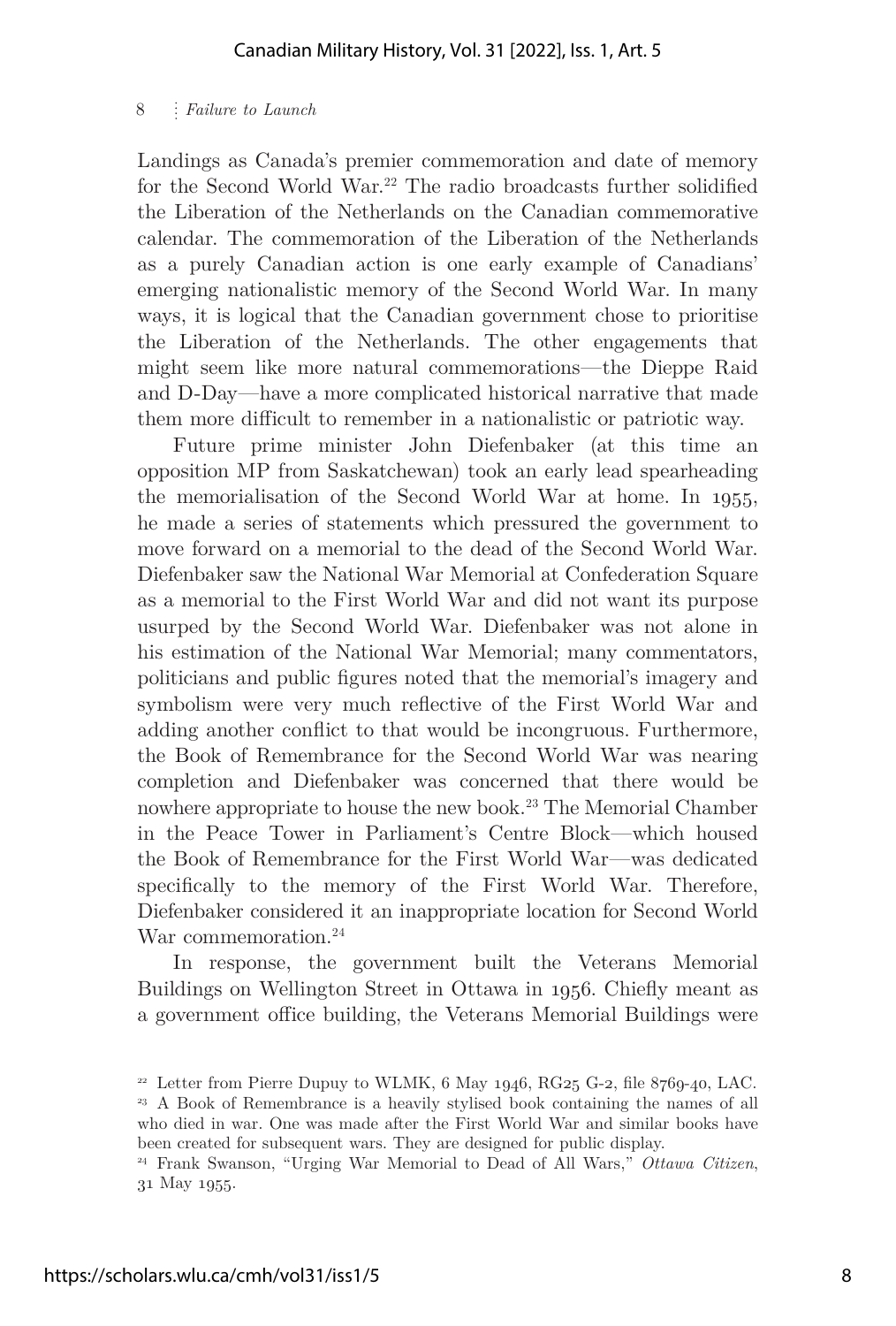#### LITTLEWOOD  $\frac{1}{9}$

also seen as one logical location for the Book of Remembrance. The Royal Canadian Legion (RCL) opposed the scheme on the grounds that the buildings would be insufficient memorialisation because of their dual purpose as office buildings and a memorial.25 The RCL's official position was that only aesthetic monuments were suitable memorials.26 Indeed, one veteran wrote that if the plan went forward, the Book of Remembrance would be reduced to a "model ship, open to the gaze of every junior clerk heading for the canteen for the office gang's morning coffee."27

The RCL also considered the Peace Tower to be a memorial only for the dead of the First World War. As such, a standalone Second World War monument was still required. RCL leadership called for the government to erect a monument similar to the cenotaph in Whitehall, London, UK. RCL Dominion Command wanted the memorial to be inexpensive so that monies could be spent to further improve the lives of veterans and Canadians. The theoretical war memorial that the RCL proposed was not to have a date- or warspecific inscription so that it could be the memorial for all wars, past and future.28 In response to these calls, the government planned to start commissioning a new memorial.<sup>29</sup>

Louis St-Laurent's Liberal government let the memorial plans percolate for a year, but when the Progressive Conservative John Diefenbaker was elected prime minister in 1957, his government took up the mantle. An advocate for memorial building, Diefenbaker's government quickly set to work approving the plan for a large memorial on Nepean Point, citing the need for a repository for the newly-completed Book of Remembrance, which had a temporary home in the Memorial Chamber.<sup>30</sup> The architecture firm selected, Toronto's Mathers and Haldenby, had no budget; according to the

<sup>25</sup> Ferguson, "Canada's Response," 90.

<sup>26</sup> John Hudenvad, Editorial, "Criticism of Plan Answered," *The Legionary* (April 1963): 14-15.

<sup>27</sup> Fred R. Inglis, "It's Time for Action!," *The Legionary* (January 1955): 19-21.

<sup>28 &</sup>quot;Legion Seeks New Memorial for All Wars," *Ottawa Citizen*, 10 November 1955.

<sup>29</sup> Frank Swanson, "Building New War Memorial not Plan of Near Future," *Ottawa Citizen*, 15 March 1956.

<sup>30</sup> Alex Hume, "To Build 'All-War' Shrine," *Ottawa Citizen*, 12 November 1957; and "May Place Second Book of the Dead," *Ottawa Citizen*, 4 October 1957. That home was to become permanent.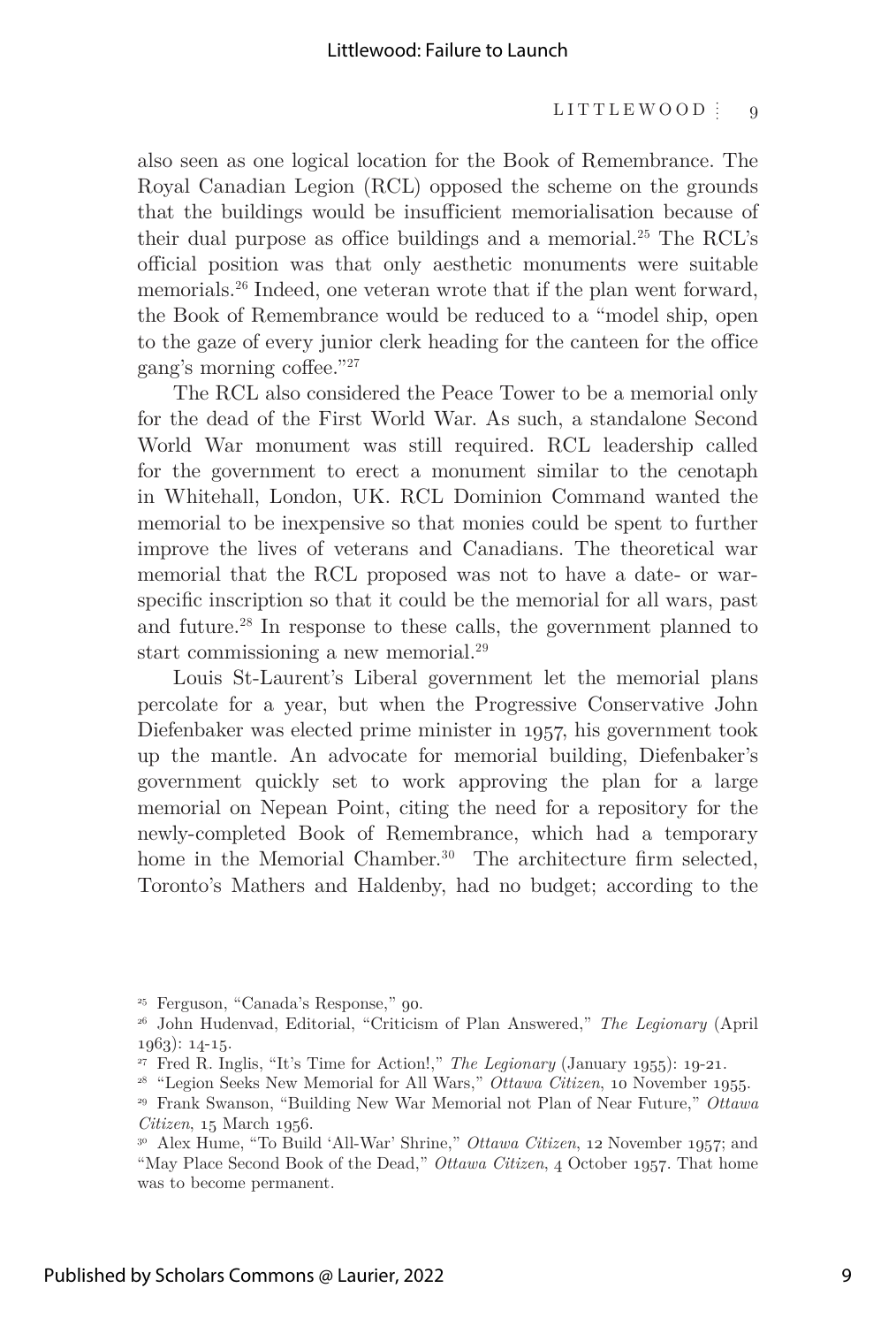*Ottawa Citizen*, their only task was "to produce perfection."31 They designed a church: it was to be 70 feet long, 50-tapering-to-35 feet wide, 50 feet high and it was to include sculptured figures in "heroic size of Canadian warriors, down the generations since the beginning of Canadian history."32 The memorial was to be topped by a spirelike "sword of service"<sup>33</sup> and include a place of prayer.<sup>34</sup> The estimated cost of the memorial was pegged at \$600,000 and it was to be placed prominently on Nepean Point in Ottawa—the current home of the National Gallery of Canada. The government planned for the national Remembrance Day ceremony to be moved to the new memorial once it was finished, which the government expected to be in  $1958$ <sup>35</sup> That target date soon came and went.

At this point, a few different memorial ideas were conflated into one design. Early proponents of the Nepean Point memorial, like the RCL, St-Laurent and Diefenbaker, advocated for a Second World War memorial in order to properly house the Book of Remembrance for the Second World War. However, as plans about the memorial became established, officials wanted a memorial with broader appeal and less focus on a single conflict. Under such a proposal, the memorial was to house Books of Remembrance for the South African War, the Second World War, the newly-concluded Korean War as well as reproductions of those from the First World War. By September 1958, newspapers reported that the memorial was also to include those who died in the North-West Resistance.<sup>36</sup>

Despite support from the RCL and important government officials spanning the two major political parties, the federal government appeared to be reluctant to begin building a Second World War memorial. When memorialisation plans were announced in 1956, it was to be completed within two years. With Nepean Point still bare in 1958, Diefenbaker's government announced that construction would begin in 1959, but the end of that year came and went and no sod

<sup>31</sup> Charles King, "Cost no Object in Plans for Stark War Memorial," *Ottawa Citizen*, 22 November 1957.

<sup>32</sup> J. A. Hume, "\$600,000 Memorial 'On Point,'" *Ottawa Citizen*, 1 May 1956.

<sup>33</sup> Charles King, "Cost no Object in Plans for Stark War Memorial," *Ottawa Citizen*, 2November 1957.

<sup>34</sup> Greg Connolley, "Start Next Year on Memorial at Nepean Point," *Ottawa Citizen*, 7 November 1958.

<sup>35 &</sup>quot;Nepean Point," *Ottawa Journal*, 2 May 1956.

<sup>36 &</sup>quot;DVA Checking Design for a New War Memorial," *Ottawa Citizen*, 11 September 1958.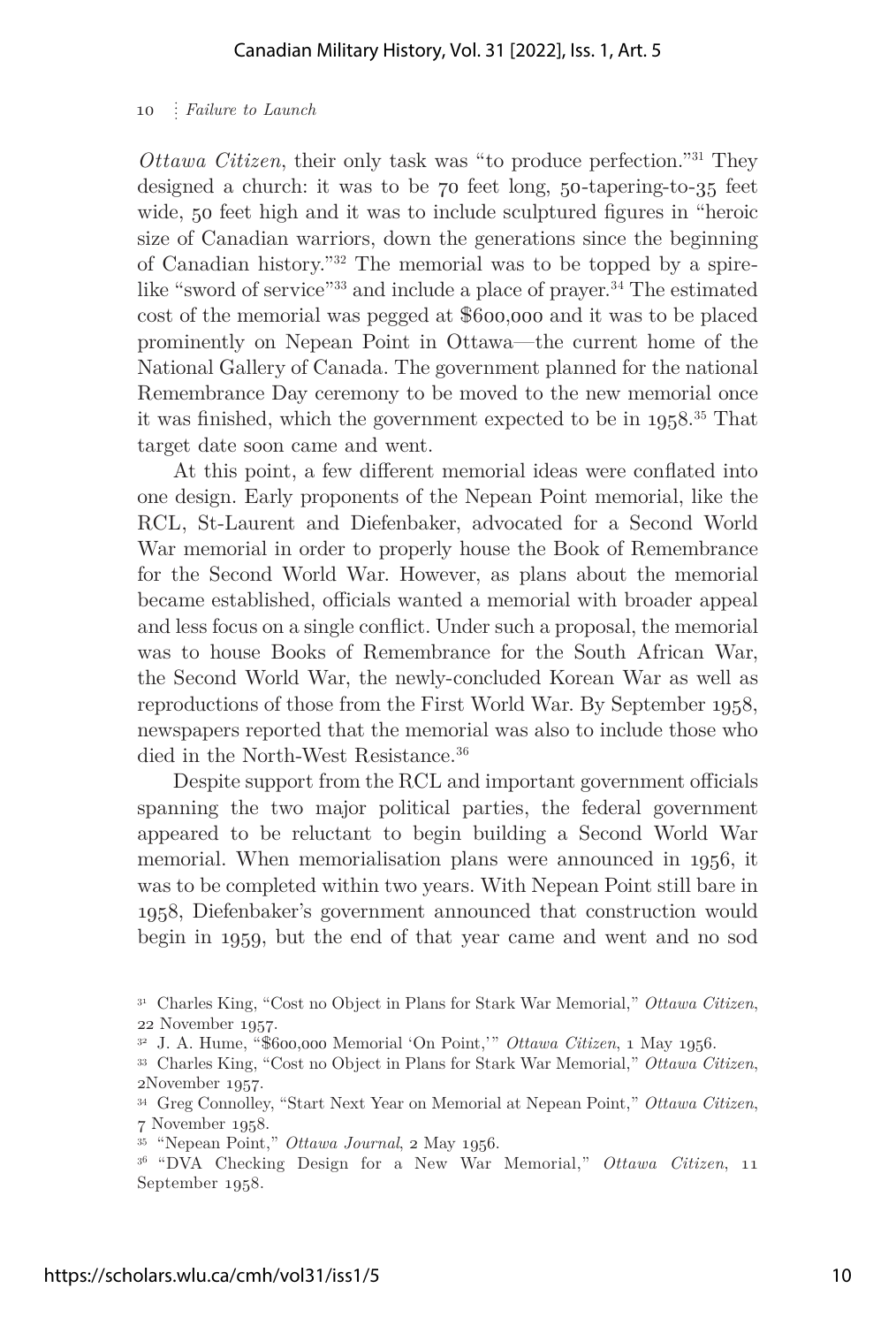was turned. Indeed, in September 1959, the Department of Public Works and the Department of Veterans Affairs had only just sent the memorial plans to the Design Committee of the National Capital Commission for approval instead of beginning construction. The government did, however, announce that the price tag had more than doubled since 1956 and estimated that it would take approximately a year to build.37 The historical record—newspapers, *The Legionary* and archival documents—is silent as to why the memorial fell to the back burner during this time.

In 1960, the National Capital Commission (NCC) came back to Cabinet with the recommendation that the memorial be divided: one memorial building to house the Books of Remembrance and a separate cenotaph for public ceremonies. The NCC proposed that the building be erected in Rockcliffe and the cenotaph at Nepean Point.38 The NCC felt that the scale of the memorial building would "injuriously affect the fine massing of buildings on Parliament Hill," obscure the parliamentary views (which was a protection proposed in the 1950 Gréber report) and "cause a curious conflict in purpose with the statue of Champlain who is known to have visited the site."<sup>39</sup> Cabinet decided to continue the original course but to take account of the NCC's decision.40

Despite, or maybe because of, the long delay and prevarication about the new memorial, it was not without controversy. Since the end of the First World War, war memorials have elicited emotional and impassioned debates and the post-Second World War period was no different. The editorial team of the *Ottawa Journal* made its case clear. For that conservative-leaning newspaper, the National War Memorial already in place in Ottawa was sufficient to commemorate all wars. The *Journal* advocated for adding dates of the Second World War—and potentially subsequent wars—to The Response (the official name for the National War Memorial at Confederation Square) which would make it more obviously applicable to those service members.41 If a memorial was necessary, the *Journal* suggested that

<sup>37 &</sup>quot;War Memorial Study Nearing Completion," *Ottawa Citizen*, 27 July 1959.

 $38$  Letter from A. J. Brooks to R. B. Bryce, 5 February 1960, RG2-B2 W-1-1(b), LAC. 39 National Capital Commission Resolution RE War Memorial Building, RG2-B2

W-1-1(b), LAC.

<sup>40</sup> Record of Cabinet Decision, National Memorial Building and Cenotaph, 20 February 1960, RG2-B2 W-1-1(b), LAC.

<sup>41 &</sup>quot;One Memorial," Editorial, *Ottawa Journal*, 12 November 1955.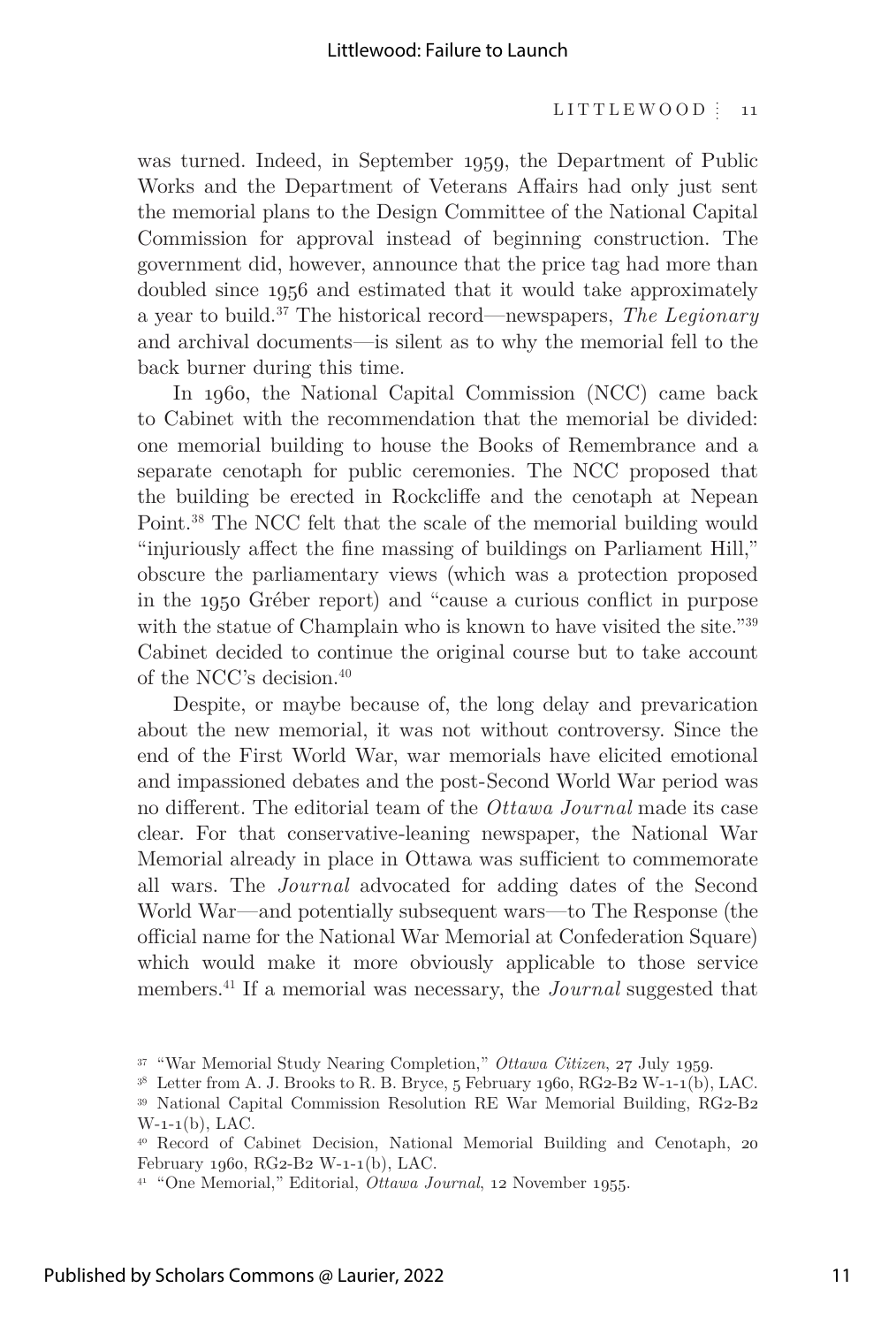a utilitarian memorial would be a more suitable way to remember Canada's Second World War dead.42

However, the editors of the more liberal *Ottawa Citizen* thought that the proposed memorial's serene location and the ability to remember all war dead at one location was one of the proposal's more positive elements and the editorial team asked its readers to support the new memorial.43 The newspaper called the initial memorial plans "sensible" and suggested that the memorial would meet a crucial need to commemorate the dead of all wars. According to both the federal government and the *Ottawa Citizen*, the existing National War Memorial could not serve as an all-encompassing war memorial because its imagery and symbolism were so aesthetically tied to the First World War.44

Despite political and journalistic support, Diefenbaker's government struggled to get construction underway. It seems as though the government, and perhaps Diefenbaker himself, was distracted from its memorial scheme by other issues. So, in 1961, Diefenbaker used the upcoming centenary celebrations as a tool to garner support for the yet-to-be-started war memorial.45 Like King, Diefenbaker saw commemoration of the Second World War as an opportunity to shape a Canadian national identity. Newspapers remarked on Canada's lack of vigorous patriotism, $46$  and in the years before the centenary celebrations, Diefenbaker's and Pearson's governments sought to forge national identity through, in part, advocating for the commemoration of the Second World War. National identities are forged in public and the 1960s were an important time for federal governments, both Conservative and Liberal, in forming Canadian identity.47 Though Diefenbaker was supportive of the new war memorial on Nepean Point, it simply was not a priority for his government. Update after update published in newspapers said that the memorial was in the last stages of planning and considerations, but the government continued

<sup>42 &</sup>quot;Would Not the War Dead Prefer a Useful Memorial," Editorial, *Ottawa Journal*, 20 February 1960.

<sup>43 &</sup>quot;National Cenotaph on Parliament Hill," Editorial, *Ottawa Citizen*, 13 March 1955. 44 "War Memorial," Editorial, *Ottawa Citizen*, 2 May 1956; and Ross Smith, "Site of Cenotaph a Vexing Question," *Ottawa Journal*, 15 March 1956.

<sup>45 &</sup>quot;Make Canada's Centennial Moment to Remember— PM [Prime Minister]," *Ottawa Citizen*, 12 May 1961.

<sup>46</sup> José Eduardo Igartua, *The Other Quiet Revolution: National Identities in English Canada, 1945-71* (Vancouver: University of British Colombia Press, 2006), 165. 47 Igartua, *The Other Quiet Revolution,* 6.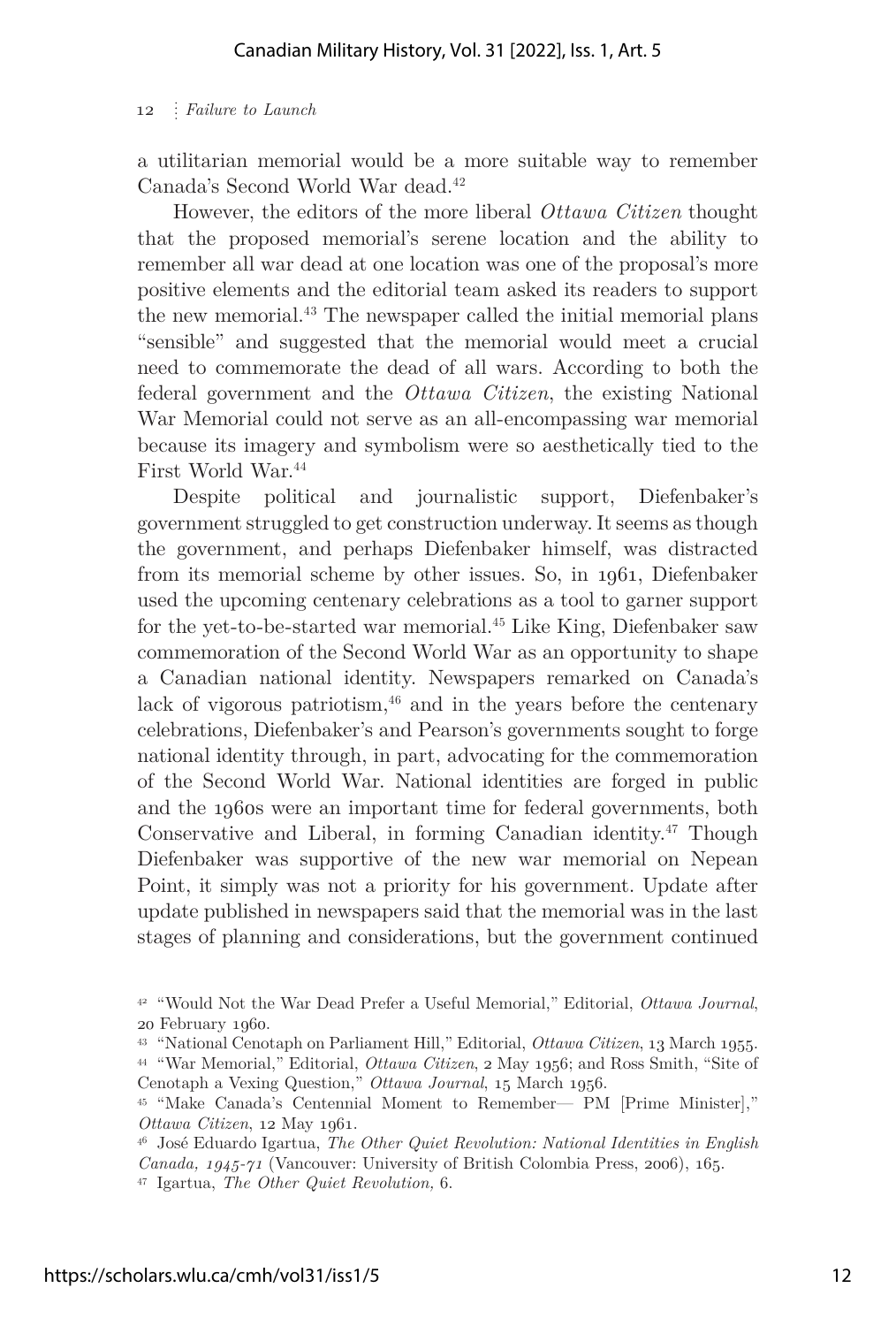#### LITTLEWOOD  $\frac{1}{3}$  13

to drag its feet. Other priorities, such as the Cuban Missile Crisis and the Cold War, and internal party politics put the project on hold.<sup>48</sup>

Interested citizens expressed their support for or displeasure about the memorial's plans and designs in the pages of the *Ottawa Journal*, the *Ottawa Citizen* and in letters to the prime minister, some of which were preserved by the relevant ministries. On the whole, public reaction to the newly-revealed war memorial plan was negative. Some thought it was too ostentatious and that an understated memorial would be more suitable.<sup>49</sup> Most others who voiced their opinions thought that the Peace Tower and The Response were more than sufficient to commemorate the Second World War and that a new memorial would be a waste of taxpayer money.<sup>50</sup>

Though Diefenbaker lost the 1963 election, the Shrine of Remembrance (as the church-like memorial came to be called) remained politically important enough for his rival and successor, Lester B. Pearson, to continue to support it. The Department of Veterans Affairs began to receive letters objecting to the memorial in February 1962. According to the new minister, Roger Teillet, the letters coincided with comments circulating in Ottawa about a "live memorial." Teillet initially dismissed these comments, arguing that utilitarian memorials (also known as live memorials) "quickly lose their Remembrance connotation and revert to their utilitarian purpose." He felt that the public reaction to the Shrine of Remembrance was based on a "misunderstanding of the primary function" of the memorial. Teillet redoubled his commitment to the new memorial building and cenotaph and was prepared for new proposals to be submitted which took into account the NCC's concerns.<sup>51</sup>

By 1963, the government and design firm Mathers and Haldenby managed to approve and publish a design. The memorial complex (Figure 1) was to be a "Remembrance Shrine" and include both a

<sup>48</sup> Cook, *The Fight for History*, 166.

<sup>49</sup> P. Z. Weinstein "The Proposed New War Memorial," Letter to the Editor, *Ottawa Citizen*, 23 February 1963; and P. J. H. Barratt, "War Memorial," Letter to the Editor, *Ottawa Journal*, 23 February 1963.

<sup>50</sup> W. C. Howard, "War Memorial," Letter to the Editor, *Ottawa Journal*, 27 February 1963; "Planetarium is Proposed," *Ottawa Citizen*, 27 February 1963; "Not Three Memorials," Editorial, *Ottawa Journal*, 3 March 1963; E. Girdler, "War Memorial," Letter to the Editor, *Ottawa Citizen*, 8 March 1963; and R. B. Morrison, "War Memorials," Letter to the Editor, *Ottawa Journal*, 23 March 1963.

<sup>51</sup> Memorandum to Cabinet: The Canadian Shrine of Remembrance, 11 September 1963, RG2-B2 W-1-1(b), LAC.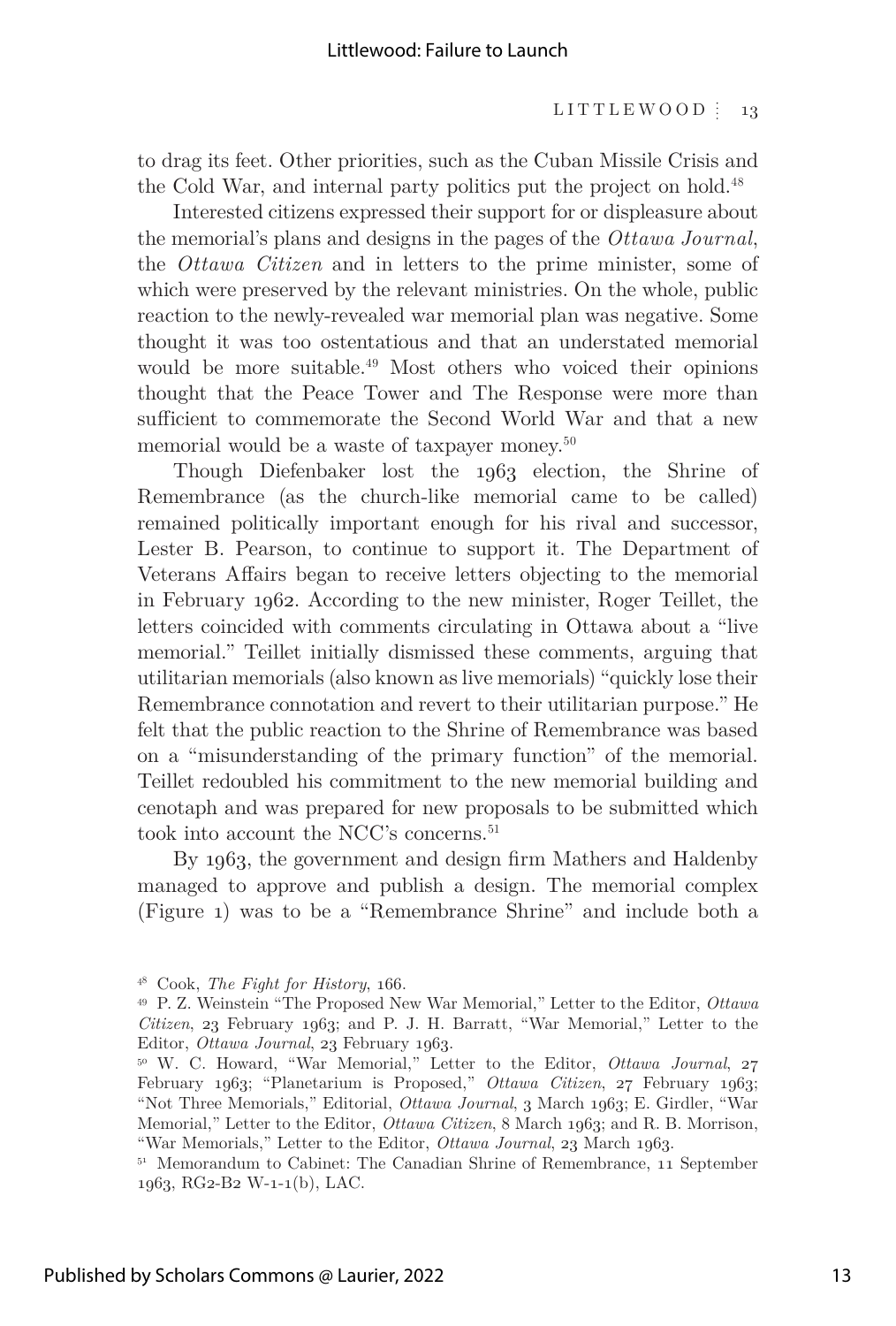

Artist's rendering of the proposed Shrine of Remembrance. [*Ottawa Citizen*, 20 February 1963]

"Place of Remembrance" and an "Altar of Repose."52 The interior was designed to resemble a large chapel. Indeed, the "Place of Remembrance" was meant to *be* an altar—an altar in the house of worship of Canadian identity. Invoking religious language was one way by which Diefenbaker's and Pearson's governments promoted the new memorial and therefore the sacred nature of the act of remembering the war dead. Though politicians repeated that the new war memorial was not meant to usurp The Response in Confederation Square, the *Ottawa Journal* reported that the new war memorial was to be "THE National War Memorial for the Canadian dead of ALL wars in which Canada had fought."53 The Second World War was critical to the national identity that Canadian politicians wanted to promote; therefore, it was important, and perhaps obvious, that the memorial to that war was critical to shaping postwar identity.

<sup>52</sup> Richard Jackson, "Cenotaph, Memorial Plans Set," *Ottawa Journal*, 20 February 1963.

<sup>53</sup> Richard Jackson, "Cenotaph, Memorial Plans Set," *Ottawa Journal*, 20 February 1963. Emphasis in original.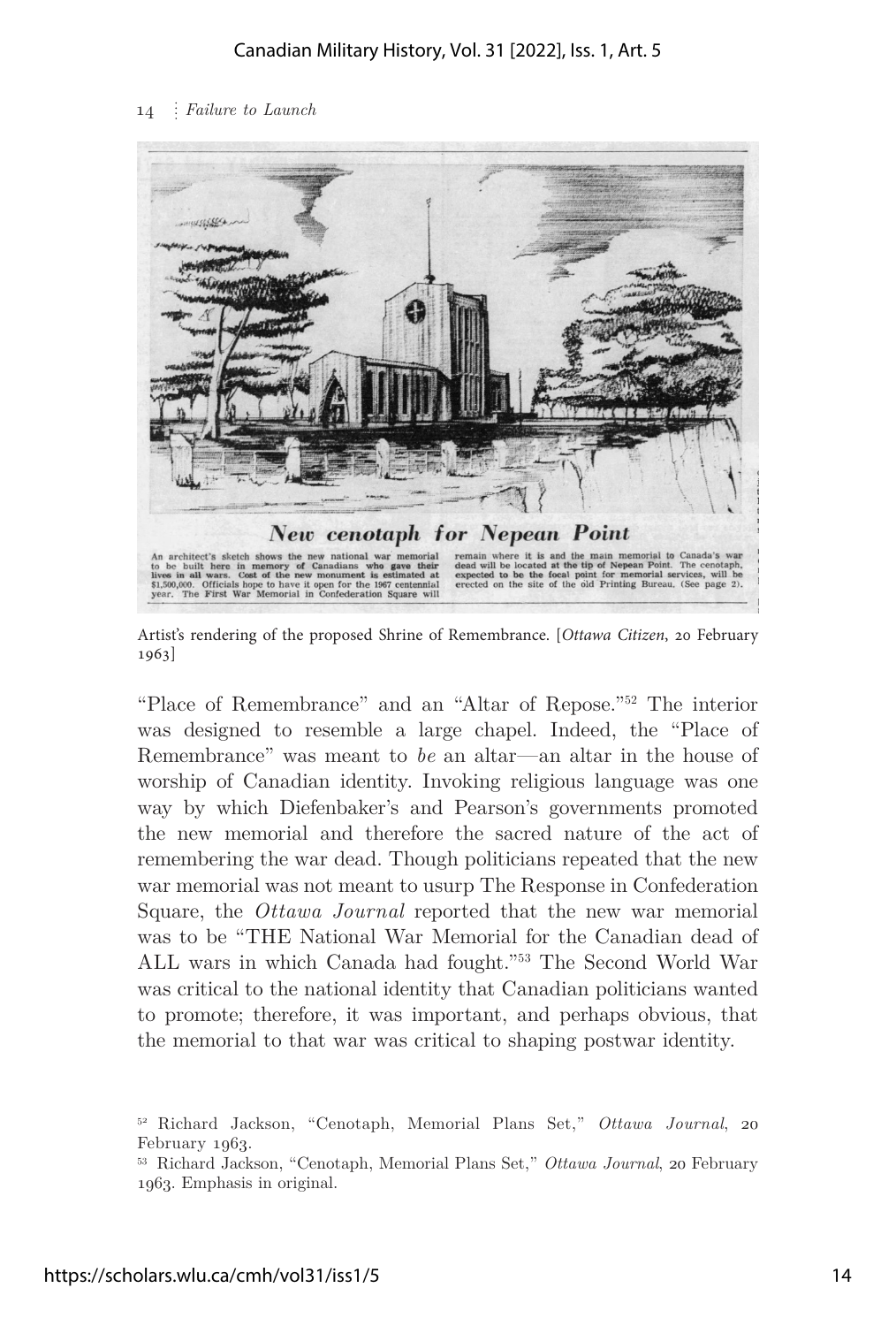However, maybe as a recognition of the delay and the public's opposition to the memorial, Pearson launched a review of the monument plans in September 1963. Perhaps he thought a redesign of the memorial might make the public more supportive.<sup>54</sup> While much of the general public did not support the memorial plans, Pearson's government was wholly committed to the Shrine of Remembrance, much to the delight of the Royal Canadian Legion.<sup>55</sup> The editorial team at the *Ottawa Citizen* also stood by its earlier decision to back the memorial,56 but the public continued to be skeptical and critical of the government's decision.57

Clearly, both Diefenbaker and Pearson thought that a Second World War memorial would be an important nation-building symbol for Canada. The debate concerning the proposed memorial, however, was not the only contentious issue of nation-building happening in the early 1960s. Passions rose and national unity and identity were tried and debated as Canadians determined whether they needed a new flag to represent a new, modern country.58 Gregory A. Johnson argues, however, that the standard understanding of Canada's new flag was that it was a political and cultural win (and perhaps a personal one) for Pearson, John Matheson and George Stanley, the flag's designers. Recent studies of the flag debate reveal that the debate was more controversial than that: Pearson used Britain's declining imperial influence and prestige after the Second World War as a moment to create a new national identity underpinned by a new flag. The Royal Canadian Legion was not impressed by Pearson's new flag. He and Matheson pitched their plans at the Dominion Convention in 1964 and they were "booed and hissed" out of the meeting and told to "drop dead." For the RCL, re-

<sup>54</sup> Greg Connolley, "PM Won't Cancel Nepean Shrine," *Ottawa Citizen*, 4 September 1963; and Norman Campbell, "Minister Seeks Reappraisal for Nepean Shrine," *Ottawa Citizen*, 10 October 1963.

<sup>55 &</sup>quot;Shrine Delights Legion," *Ottawa Citizen*, 8 August 1963.

<sup>56 &</sup>quot;A Memorial to Canada's War Dead," Editorial, *Ottawa Citizen*, 7 August 1963. 57 J. Grant Wanzel, "War Memorial," Letter to the Editor, *Ottawa Citizen*, 12 August 1963; Zoe Booth, "Living Memorial," Letter to the Editor, *Ottawa Journal*, 17 August 1963; and M. Mowat, "War Memorial," Letter to the Editor, *Ottawa Citizen*, 30 August 1963.

<sup>58</sup> John Ross Matheson, *Canada's Flag: A Search for a Country* (Boston: G.K. Hall, 1980), 69.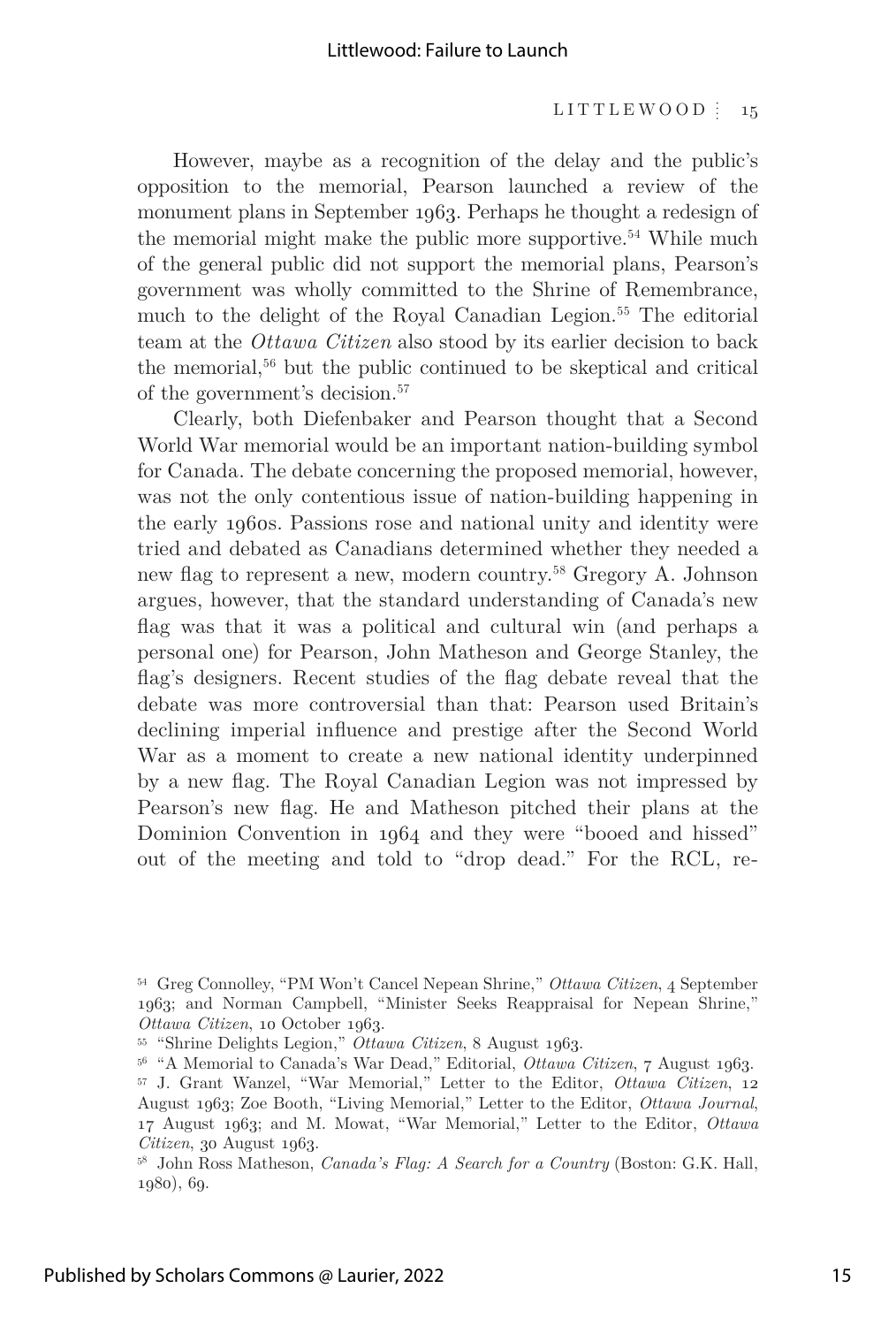designing the flag represented the government's desire to do away with their wartime contributions.<sup>59</sup>

The flag debate and the Shrine of Remembrance plan are both indicative of a perceived necessity to foster Canadian identity and national unity prior to the centenary celebrations. While Pearson won the flag debate, reaction to the memorial proposal continued to garner a considerable amount of opposition. Doris Anderson, the editor of *Chatelaine*, for example*,* called the proposed memorial "unimaginative." She argued that the men who died during the Second World War were products of the Great Depression and therefore would not have appreciated a memorial that did not serve a clear purpose for the common good.<sup>60</sup> An Ottawa architect thought the memorial would fall flat because it failed to reflect contemporary Canada.<sup>61</sup>

The RCL's leadership supported the proposed memorial, but not all veterans or veterans' groups liked the memorial plans. At their annual meeting in 1963, the Naval Officers Associations of Canada passed a motion—which was forwarded to the prime minister—opposing the expenditure of \$1.5 million for a shrine. It further supported a "living memorial" such as a scholarship, library or public building and called on the government to reconsider the memorial through consultations with a broader section of veterans than just the RCL. $^{62}$ 

There were no letters to the editor of either the *Ottawa Citizen*  or the *Ottawa Journal* that supported the proposed Shrine of Remembrance. It appears that most Canadians felt that if the nation's capital truly needed a new war memorial, it would be most appropriate to have a memorial that would be useful: whether it be a public building, a library, a scholarship or a park, even a planetarium

<sup>59</sup> Gregory A. Johnson, "The Last Gasp of Empire: The 1964 Flag Debate Revisited," in *Canada and the End of Empire*, ed. Phillip A. Buckner (Vancouver: University of British Colombia Press, 2005), 232-34.

<sup>60</sup> Doris Anderson, "A Birthday Present We Don't Need," From the desk of the Editor, *Chatelaine*, October 1963, preserved in MG26 N3, vol. 39, file 189.22, LAC.  $61$  Letter from Stig Harvor to Lester B. Pearson, 29 November 1963, MG26 N3, vol. 39, file 189.22, LAC.

 $62$  Letter from Captain L. B. McIlhagga to Lester B. Pearson, MG26 N3, vol. 39, file 189.22, LAC.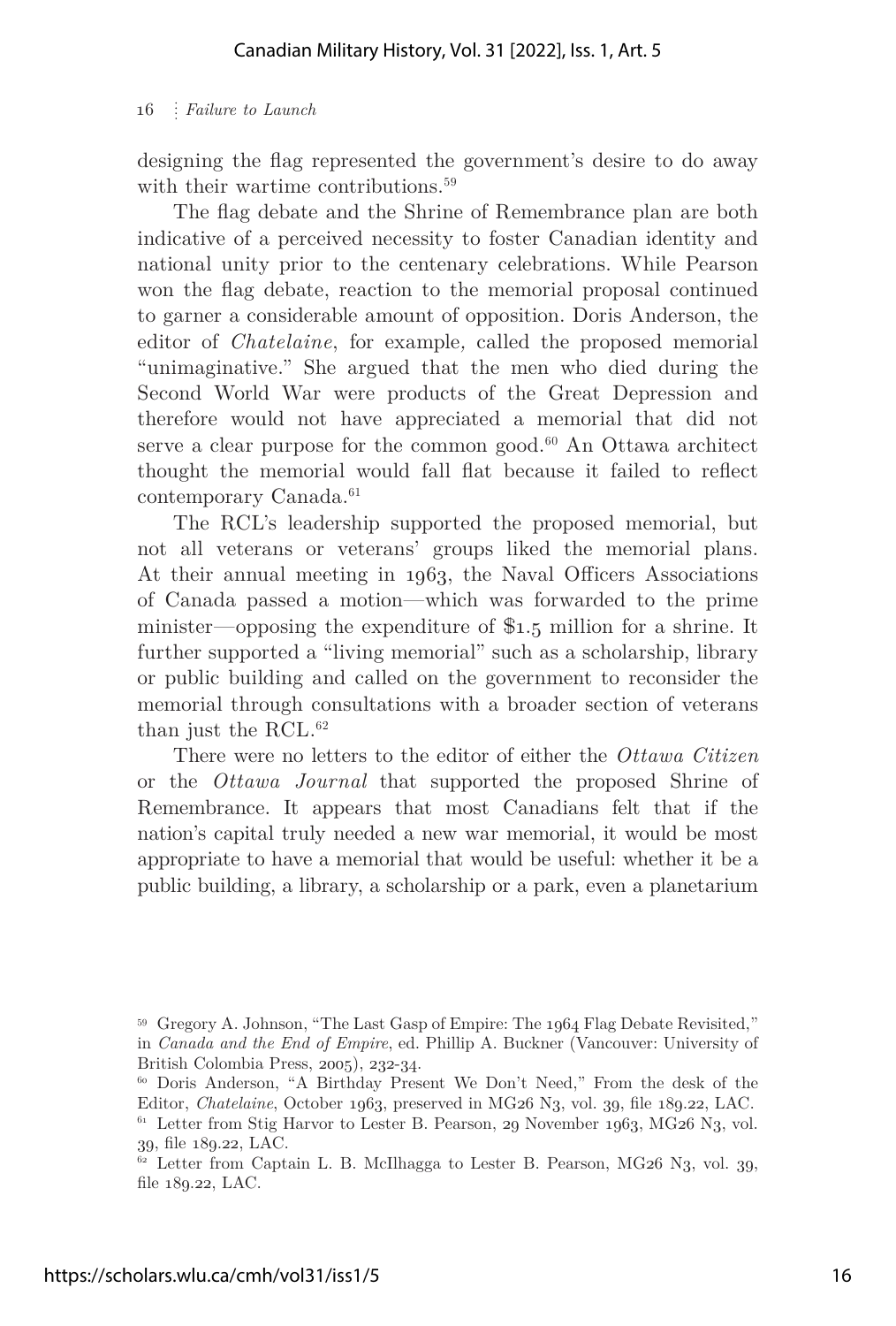was suggested.63 Canadians saw The Response as their war memorial and did not believe that there was any purpose to be had in erecting a new, expensive memorial.

The public's overwhelmingly negative reaction to the proposed Shrine of Remembrance had an impact on Pearson and his government. In July 1963, Pearson's government announced that they were "reviewing the 'philosophy'" behind the proposed memorial because of the opposition from the Canadian population.64 Pearson did not understand the criticism, but he acknowledged that because of the public opposition, the memorial decision needed to be "reconsidered or some effort should be made to explain why the 'shrine' is being erected."65 Despite the review, Pearson and his cabinet decided to continue with the memorial as planned.

Notwithstanding non-partisan governmental support, plans for the new memorial soon fell off the table. The public simply did not support spending public money on a memorial which was perceived as unnecessary. The RCL still supported the Shrine of Remembrance and "deplore[d] the criticism which forced the Government to postpone its implementation."66 RCL leadership lobbied the government throughout the mid-1960s for a new national cenotaph, regardless of the public's perception of the plans.<sup>67</sup> For the RCL, the Shrine of Remembrance was integral to the country's ability to adequately mark its centennial anniversary.68 The RCL believed that commemorating the war dead would contribute to the nationalism and patriotism required to appropriately observe the country's centennial; it was through the actions and efforts of those who died at war that Canada's achievements would be properly understood.

<sup>63</sup> W. C. Howard, "War Memorial," Letter to the Editor, *Ottawa Journal*, 27 February 1963; "Planetarium is Proposed," *Ottawa Citizen*, 27 February 1963; "Not Three Memorials," Editorial, *Ottawa Journal*, 3 March 1963; E. Girdler, "War Memorial," Letter to the Editor, *Ottawa Citizen*, 8 March 1963; and R. B. Morrison, "War Memorials," Letter to the Editor, *Ottawa Journal*, 23 March 1963.

<sup>64 &</sup>quot;Govt. Reviews Plans for New War Memorial," *Ottawa Citizen*, 23 July 1963.

<sup>65</sup> LBP's marginalia on Record of Cabinet Decision, 25 July 1963, annotation by Lester B. Pearson, RG2-B2 W-1-1(b), LAC.

<sup>66</sup> Royal Canadian Legion Brief Presented to the Prime Minister of Canada and the Cabinet, 11 November 1964, MG28 I298, box 53, file 11, LAC.

 $67$  Letters from Legion Leadership, 1966-1968 MG28 I298, box 53, file 11, LAC.

<sup>68</sup> Royal Canadian Legion Brief to the Prime Minister of Canada, 25 November 1965,

<sup>6,</sup> MG28 I298, box 53, file 11, LAC.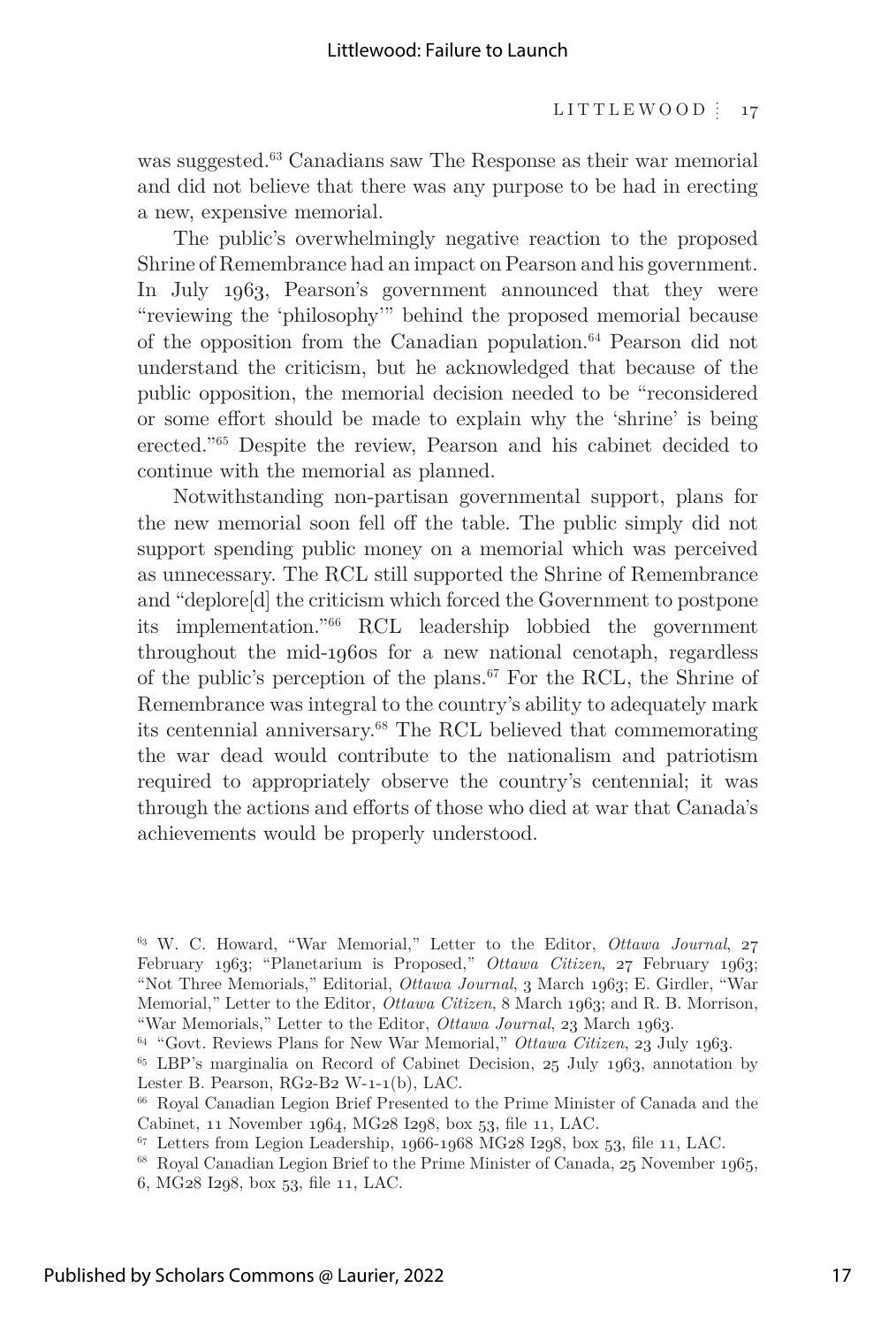Even the Royal Canadian Legion was not a monolith and there were differing opinions about the Shrine of Remembrance. Different veterans' groups amalgamated to form the RCL in the 1920s and that patchwork led to significant diversity between different branches and regions. In its spring 1966 meeting, the Ontario Command of the RCL passed a motion which instructed the Dominion Command to "vigorously oppose the expenditure" of millions of dollars for a memorial in Ottawa when many veterans were "in dire circumstances with regard to food, lodging and medical attention."69 The Valour Road Memorial Branch in Winnipeg also opposed the memorial, calling it a wasteful expenditure of funds.70 This was also the sentiment of the general public at the time. In the 1920s and 1930s, Canadians had done a comprehensive job of building memorials to commemorate the war dead and for many 1960s Canadians, new memorials were a waste of public money.

Because of public opposition to the memorial, the government quietly and permanently abandoned the plans sometime in 1966 or 1967. This was a defeat for the politicians who wanted to use commemoration of the Second World War as a nation-building tool. Canadians were keen to commemorate the Second World War—widespread attendance at Remembrance Day ceremonies was evidence of that, as was Canadians' engagement with the memorial question—but they did not want the government to spend taxpayer money on a memorial because there were already suitable methods of memorialisation. Nation-building and national identity were important for Canadians, but the opposition to the Shrine of Remembrance makes it clear Canadians had to be on board with the method by which national identity would be fostered.

While national identity may be conceptualised by politicians and other elites, those creations are doomed to failure if the general public does not also accept what has been established.71 St-Laurent, Diefenbaker and Pearson were slow to realise that Canadians did not want public money spent on a new war memorial and therefore that they did not have the power or authority to foist national identities

<sup>&</sup>lt;sup>69</sup> Memorandum from Murray MacFarlane to D. M. Thompson, 16 March 1966, MG28 I298, box 53, file 11, LAC.

<sup>70</sup> Letter from Richard A. Smith to Gordon Churchill, 12 January 1965, MG28 I298, box 53, file 11, LAC.

<sup>71</sup> Igartua, *The Other Quiet Revolution*, 5.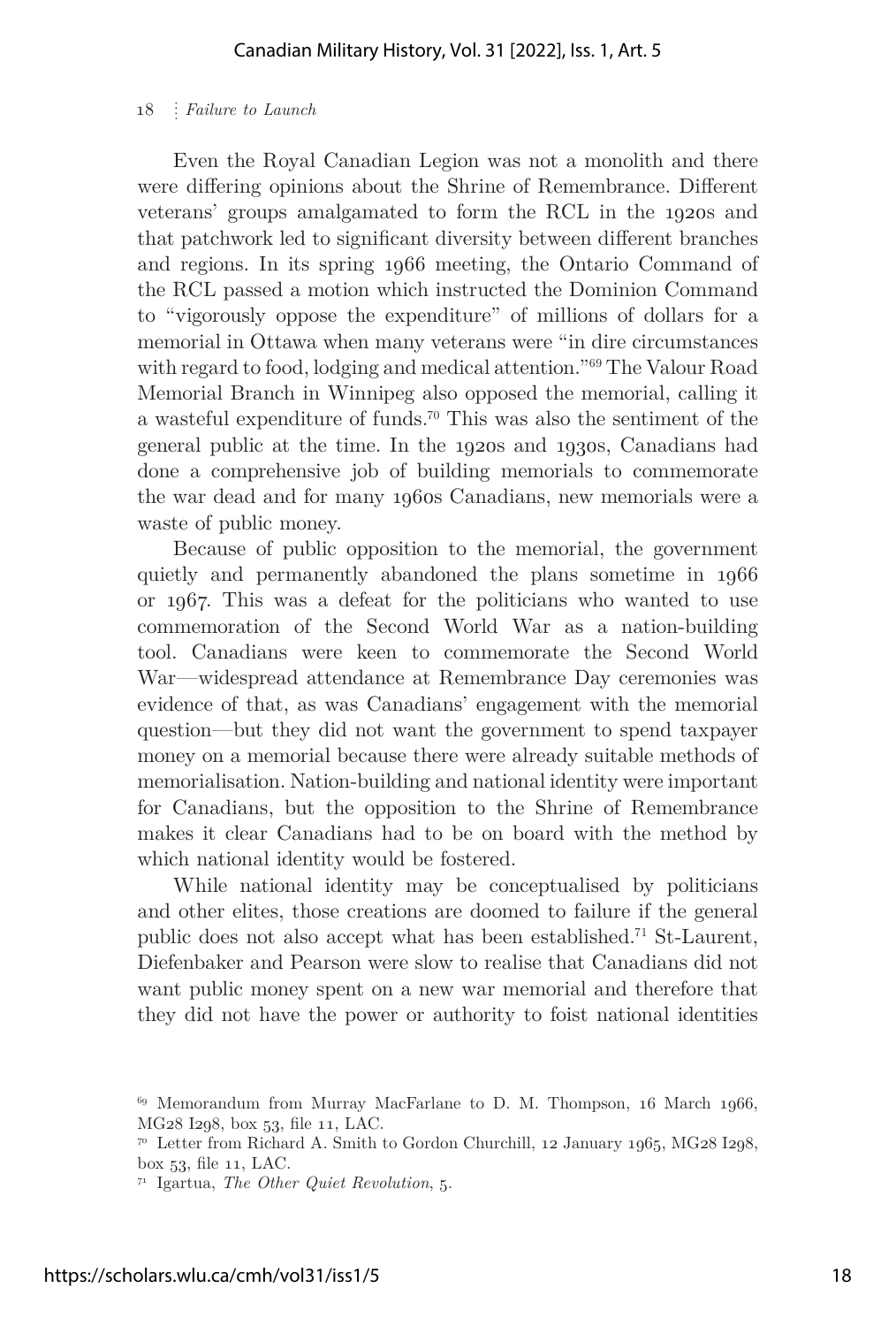wholesale onto the Canadian population. The Second World War is often seen as a turning point in Canadian nationalism and national identity: Canadians were proud of "their" efforts in the war and that pride manifested in the public pushing the government to redefine and reaffirm the country's identity. That does not mean that Canadians wanted to sever ideological ties with Britain, quite the opposite, and Diefenbaker's 1957 election was evidence of that fact. However, the social and political revolutions of the 1960s gave the Canadian people the space to assert their will more forcefully.72 The debate over the Shrine of Remembrance demonstrates that the 1960s brought Canadians to a place wherein they wanted to define themselves rather than being told by the government and other elites how to identify.

Successive Canadian governments failed to launch a new memorial to the Second World War, but they did commemorate the war with the introduction of a variety of social programs for veterans, including education, housing and healthcare programs. This is an argument that has been made before, namely in a short book review by Jonathan Vance,73 but it remains an important point to make. Commemoration is more than standing at a cenotaph ceremony, even if that is an important societal act. To pay due commemoration to those who died in the Second World War, one must improve the society which emerged in its wake. This is what veteran social programs did.

In a poll taken during the Second World War, two-thirds of the population thought that the federal government had a duty to provide better treatment to veterans of the Second World War than they had to veterans a generation earlier. The post-First World War Department of Soldiers' Civil Reestablishment, designed to help former servicemen re-integrate into civil society, was plagued with problems: pensions were complicated and insufficient, employment services were under-resourced, and injured service members were

<sup>72</sup> Phillip Buckner and R. Douglas Francis, "Introduction," in *Canada and the British World: Culture, Migration, and Identity*, ed. R. D. Francis and Phillip A. Buckner (Vancouver: University of British Colombia Press, 2006), 1-3.

<sup>73</sup> Jonathan Vance, "Review of *Living with War: Twentieth-Century Conflict in Canadian and American History and Memory*, by Robert Teigrob," *University of Toronto Quarterly* 87, 3 (Summer 2018): 325-27.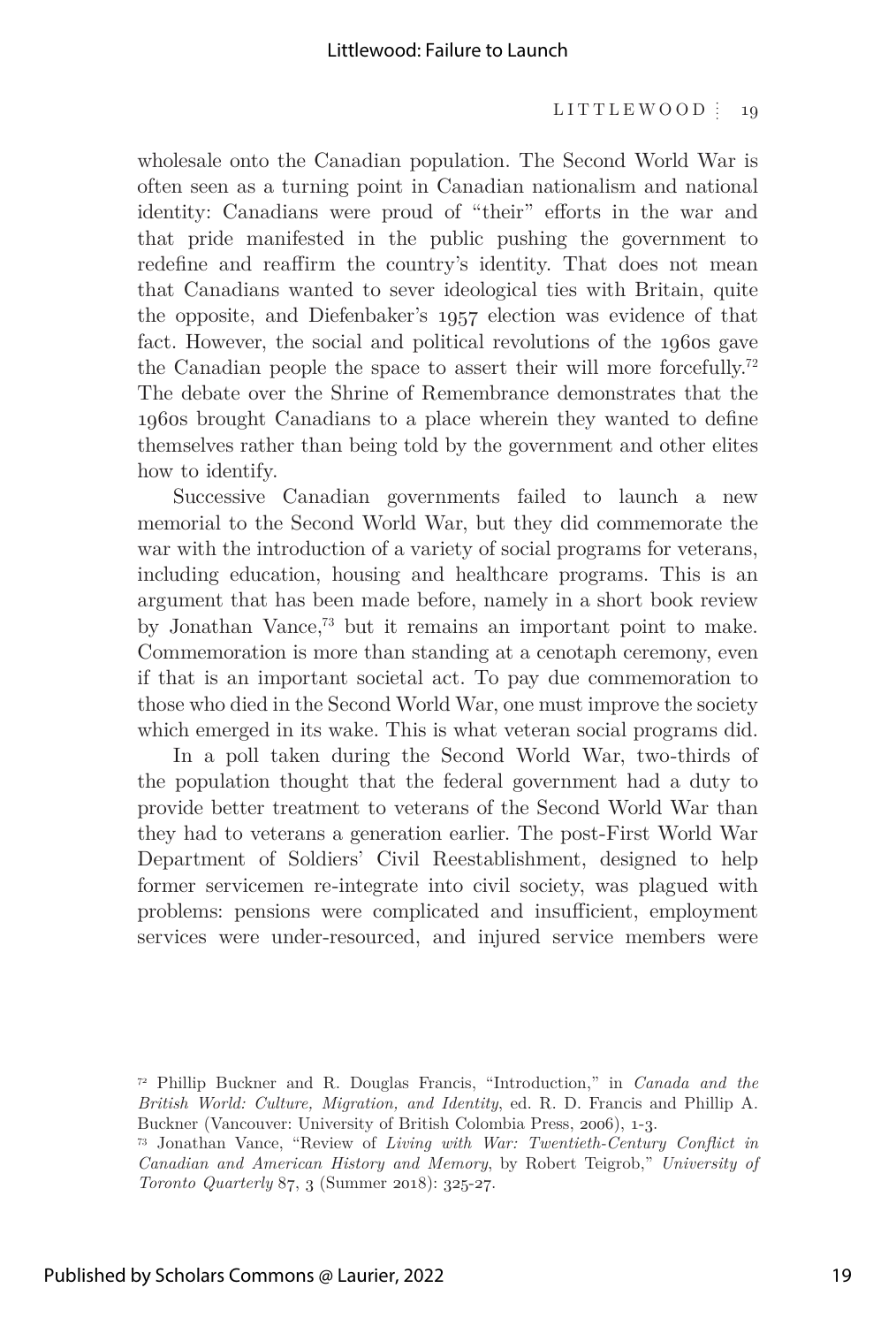inadequately taken care of.74 Indeed, outside the Veterans Memorial Buildings on Wellington Street in Ottawa, there is a plaque erected by the National Capital Commission that explicitly links the social welfare programs to the societal act of remembering the Second World War.<sup>75</sup> With this argument in mind, it is difficult to accept the notion that Canadian's efforts during the Second World War went un-remembered.

If we compare commemoration and memorialisation directly to what was done after the First World War, the 1939-1945 conflict will seem woefully, and perhaps shamefully, forgotten. However, remembering the war dead is more than stone monuments and silent crowds. It is also the act of change and betterment of society. It was, in part, thanks to service members' activities during the Second World War that many of these social changes were developed and soon they were extended to non-veterans as part of promises to ensure the welfare of the whole Canadian population. Indeed, Alvin Finkel argues that "wartime sacrifices strengthened Canadians' convictions that their governments owed them guarantees of decent incomes, free medical care, and old age pension."76 Of course, few political policies or issues respond to only one problem, but it is clear that from the sacrifices of the Second World War came a desire for a better world, one that would be provided, at least in part, by social programming, of which Canadians remain proud of well into the twenty-first century.

Tim Cook argues that Canadians have been derelict in their duty to commemorate the Second World War.77 However, in problematising commemoration and memorialisation and suggesting a different way to consider how a society remembers its war dead, it is clear that the Canadian government was keen to pay tribute to those who died in the Second World War. It seems that the Canadian population also wanted to commemorate the conflict, but were concerned about the public expenditure of funds for a memorial which many saw as

<sup>74</sup> Jeff Keshen, "Getting It Right the Second Time Around: The Reintegration of Canadian Veterans of World War II," in *The Veterans Charter and Post-World War II Canada*, ed. J. L. Granatstein and Peter Neary (Montreal & Kingston: McGill-Queen's University Press, 1998), 62-64.

<sup>75 &</sup>quot;Memorial Buildings and Arch," *Canadian Military Memorials Database*, Veterans Affairs Canada, 25 February 2022, https://www.veterans.gc.ca/eng/remembrance/ memorials/national-inventory-canadian-memorials/details/9219. 76 Alvin Finkel, *Social Policy and Practice in Canada: A History* (Waterloo: Wilfrid

Laurier University Press, 2006), 143.

<sup>77</sup> Cook, *The Fight for History*, 12-14.